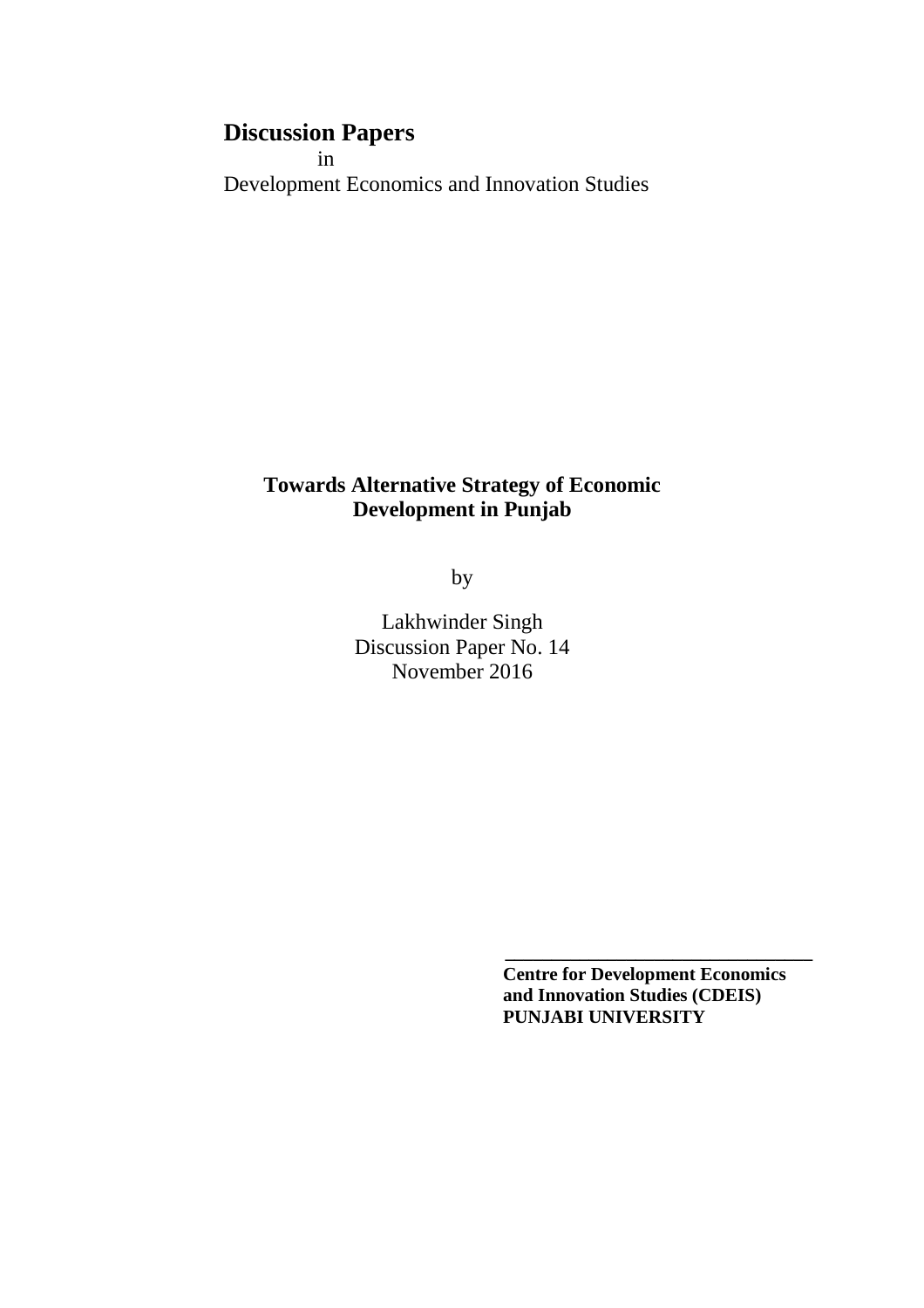## **TOWARDS ALTERNATIVE STRATEGY OF ECONOMIC DEVELOPMENT IN PUNJAB**

Lakhwinder Singh Department of Economics Punjabi University, Patiala 147002 India Email: lakhwindergill@pbi.ac.in

## Abstract

This paper has examined long term trends of growth and structural change of Punjab economy. The evolution of the structure of the Punjab economy reveals the fact that Punjab has over stayed in agriculture. The consequences of this over stay are resulting into economic and ecological disaster. The slowdown of agriculture sector has impacted and stunted the growth of other sectors of the economy and resulted into marginalization of the state's economy compared with other dynamic Indian states. It is now fell from top to middle income state and occupy the  $7<sup>th</sup>$  rank in terms of per capita income. The agricultural labourers and farmers are committing suicides. Poverty and inequality has returned to Punjab. The developmental institutions have turned non-functional and private corporate sector has turned back to Punjab especially in the post reforms period. Factors that have been hindering the process of economic development of the Punjab economy are identified. The evolution of political scenario is examined to identify the cause of political apathy towards the long standing economic problems. An alternative strategy has been developed and preconditions are identified so that  $21<sup>st</sup>$  century Punjab can be envisioned. The new strategy has a capacity to make the process of economic development increasingly inclusive and ecologically sustainable.

Keywords: Punjab Economy, evolution of economic development, overstay of agriculture, alternative strategy, public policy, India, development economics, technological constraints, structural change.

Acknowledgements: This is the revised version of the earlier draft submitted for publication to JPS. Two anonymous referees and Professor Nirvikar Singh helped in terms of giving extremely helpful suggestions. The author is grateful to them without implicating them for errors and emissions that remain.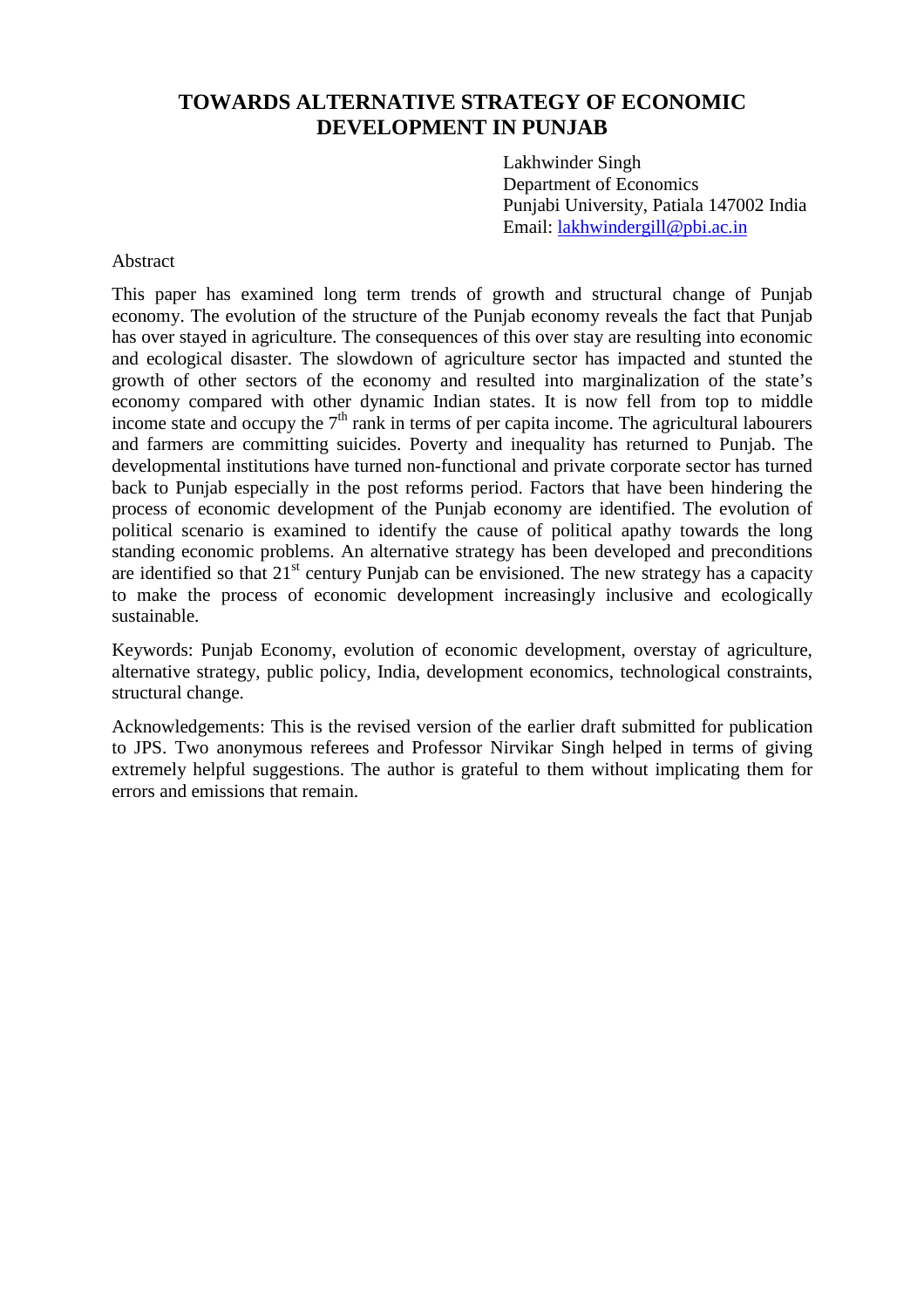### **Introduction**

History has remained unkind to Punjab-a well-known geographical region of British colonial kingdom in India for land of five rivers and composite culture. With the end of colonial rule in 1947, Punjab was partitioned into East and West Punjab. This division resulted into turmoil in the region and consequently unprecedented transfer of population around 10 million and loss of human lives between 0.5 and 0.8 million due to communal riots (Ahmed 2011 and Singh, Singh and Singh 2014). The erection of artificial border and snapping of trade ties along with hostile international relations between India and Pakistan increased manifold the suffering of people of both East and West Punjab (Gill, Ghuman, Singh, Singh, Singh and Brar 2010). The disruption of economic activities for such a large sized population occurred and the rehabilitation posed a big challenge. However, Indian Punjab government rather quickly allocated productive assets to rehabilitate the refugee population such as land for cultivation, loans for housing, skill development and establishment of industrial areas near the cities (Randhawa 1954 and Jain 2016). Several institutional reforms were initiated with an objective in mind to generate capability for building production base both in agriculture and industrial sectors. This was supplemented with heavy public investment in electricity generation, irrigation system, credit network, agriculture marketing system, agriculture research and extension system and rural road networks. The web of institutional arrangements played catalytic role in revamping and revitalization of modern agriculture production system and small scale industrial development in the Punjab state.

As the revival of Punjab economy has started happening, Punjab state again divided into present Punjab, Haryana and Himachal Pradesh on November 1, 1966. The division of Punjab coincided with the rise of agriculture productivity multiple times due to new technology of HYV seeds known as green revolution. On the one hand, the division of Punjab on the basis of language made it a Sikh majority state but on the other hand, it was politically marginalized due to reduction of number of members in both the houses of parliament. However, the rise of economic might due to green revolution and providing food security to the country to some extent compensated for its political marginalization. Reduction of poverty and rise of per capita income were the remarkable achievements of the Punjab economy. In the post green revolution period, the Punjab state was turned out to be an iconic state (Basu 2016) and was ranked number one among the major Indian states in terms of per capita income. This provided it the status of a role model to be emulated in other parts of India and also in other developing countries. The glory of Punjab sooner than expected started fading due to decreasing returns to scale and limits of growth of agriculture based development and consequently political turmoil in the 1980s was mainly reflection of economic stagnation but coloured by the religion, territorial and water issues. This made socio-political scenario more complex and political turmoil made well-functioning institutional arrangements and public policy dysfunctional, which could not be restored even after the democratically elected government for two and a half decades. Precisely because of this reason Punjab could not draw any benefit from the economic reforms initiated after July 1991. Punjab during the period of more than two decades and a half has been increasingly marginalized in terms of economic status indicative of the fact that its relative rank dropped among the Indian states from first to seventh in terms of per capita income (Government of India 2015). Why Punjab economy trailed behind compared with other Indian states in the post reforms period is a matter of great concern? Can the lost glory of Punjab economy be restored? These are the vital questions that need investigation and further exploration to arrive at a futuristic strategy that will help the concerned to design policy to revive and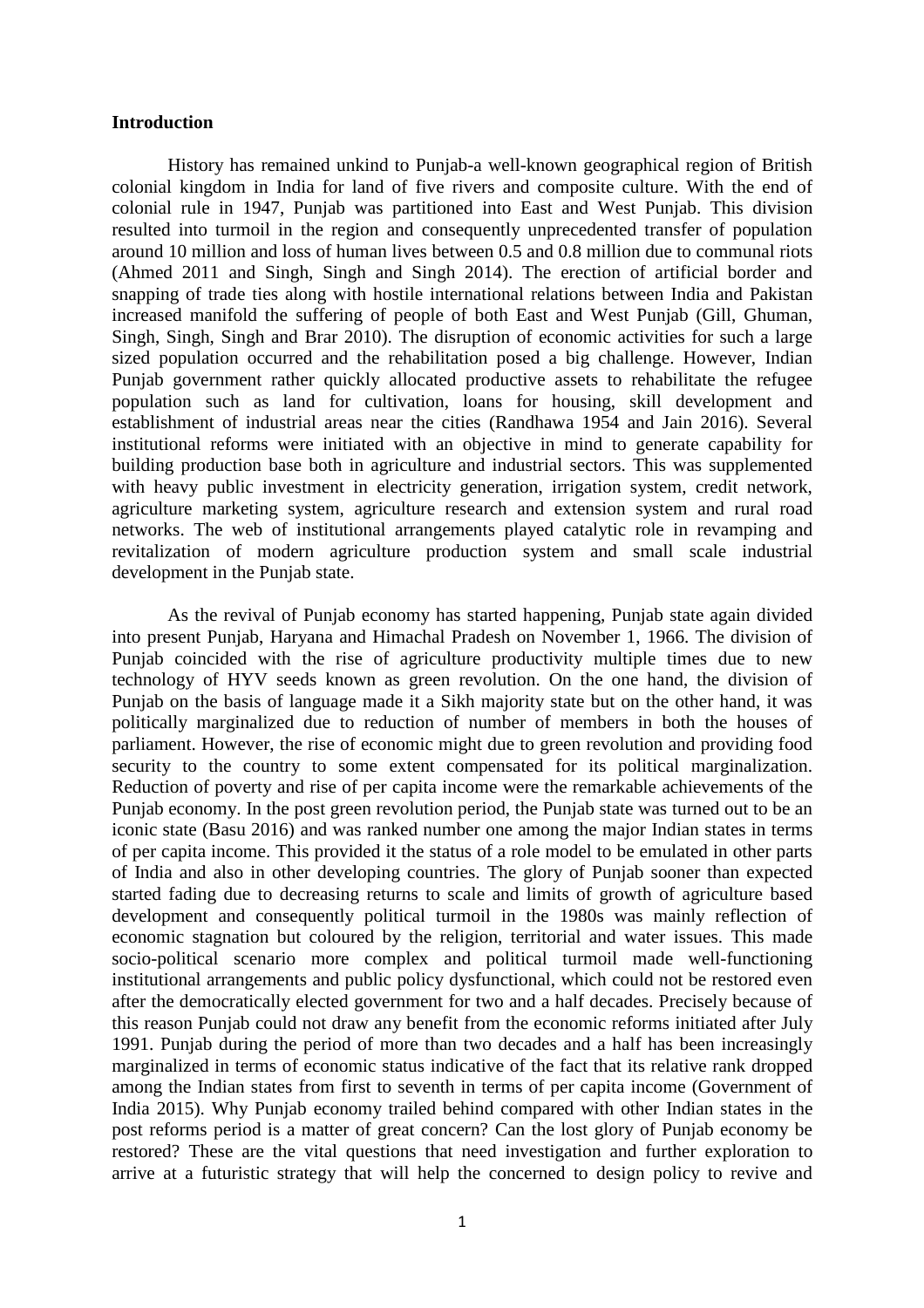rejuvenate the Punjab economy. This paper is a modest attempt in this direction. The rest of the paper is organized in four sections. The following section examines the evolution of the structure of Punjab economy to ascertain the weak links for slow progress of the Punjab economy in the post reforms period. In section three, factors that led to allow Punjab to overstay in agriculture are identified. Alternative process of economic development and new initiatives are outlined to provide opportunity to policy makers for drawing benefits from fresh thinking on Punjab economy. Emerging conclusions and policy implications are described in the last section.

## **Evolution of the Structure of Punjab Economy**:

The long term changes in the structure of the economy give a fair idea about the performance of an economy. The modern economic growth, triggered from technological and institutional changes, determines the rate and spread of economic transformation of an economy over time (Kuznets 1966). The evolutionary trends of advanced industrial countries captured through careful empirical analysis over two centuries and empirical evidence showed a high degree of correlation between increasing importance of industrial sector and level of economic development measured by per capita income (Kuznets 1966 and Chenery 1960). It is significant to note from these studies that the co-evolution of the production structure and work force/employment structure has not only shifted workforce from traditional economic activities to high productivity modern sector but also accompanied by dramatic changes in supportive institutional arrangements, improved socio-economic conditions and building composite culture which generated relatively the environment of equal opportunities. The backward linkages also improved productivity of the traditional sector and helped it through innovations and modern technology to build capacity and capability to meet food and other raw material requirements of the urban population. This kind of experience has generated demonstration effect and thus developing economies started aspiring to catch up with the western capitalist economies of the world. Keeping this in mind the political leadership in India (Punjab) also planned to steer the economic transformation process in the post-independence period. This is known as economic development consensus in the post second world war period where the state was entrusted responsibility to lead the economy in structural transformation through investment programmes (Nayyar 2013). Punjab state has also benefited from the development consensus and state led investment programme during the period of 1950s and early 1960s. But war with Pakistan in 1965 generated fear both among the private corporate sector and public sector investment by the Union government that deprived Punjab from the location of large scale industrial units due to its proximity to the border. Soon after the war, the Indian government suspended the planning process and declared plan holidays from 1966-1969. PL 480 agreement was reached with USA for securing food aid, which indicates the desperate situation of the Indian government due to food shortages. As the agriculture productivity started rising in Punjab, the Union government increased investment flow to agriculture sector of the state and system of public procurement at a minimum support prices. These prices and other concessions in the form of subsidies on seeds, fertilizers and farm machinery acted as an incentive to the farmers to make further investment in agriculture. Consequently, the agriculture sector showed promise to the state to reduce poverty and rise of per capita income along with employment opportunities. The establishment of the agriculture innovation system was having mandate from both the union government and also from the state government to develop seed varieties that only pertains to food grains (Gill, Singh and Sharma 2016). Therefore, two food grain crops started dominating the agriculture of Punjab, that is, wheat and rice. This has significantly affected the growth patterns and structure of the Punjab economy.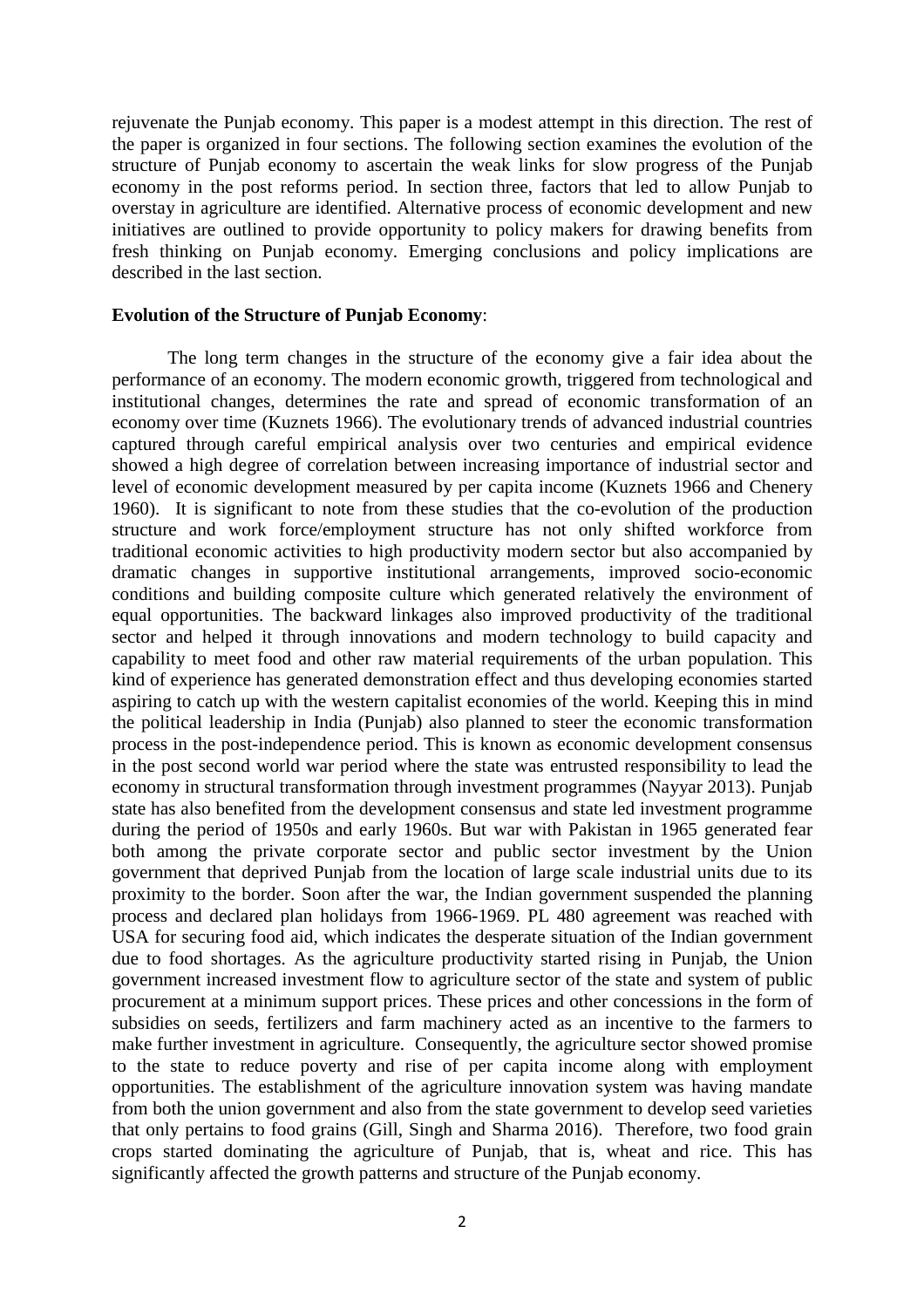Punjab economy on the eve of green revolution was predominantly agrarian economy and generated 52.85 per cent of the state domestic product (SDP) in 1966-67 (L.Singh and S. Singh 2002). Agriculture production contributed nearly 41 per cent to the SDP and 10.7 per cent was from the livestock. This gives fairly good idea how agriculture production base was important for the Punjab economy and growth performance of this sector was very crucial and catalytic agent for the performance of the other sectors of the economy. The growth scenario for the period 1966-67 to 1979-80, which is the early period of green revolution, clearly shows that the contribution of agriculture sector to the state economy marginally increased 54.3 per cent in 1970-71 and thereafter it started declining. Within agriculture sector the rate of growth of agriculture proper increased at a rate more than 3 per cent per annum but the income growth from livestock increased at 6.1 per cent during the period 1966-67 to 1979-80. During the same period, the growth rate of combined agriculture sector was nearly 4 per cent per annum. It is important to note that SDP from livestock increased dramatically nearly 5 percentage point between the period 1966-67 and 1970-71 and continue to increase marginally thereafter but there was a continuous and slow decline in the share of agriculture proper in the SDP. The other sectors such as banking and insurance, electricity, manufacturing, public administration and transportation, storage and communication showed high growth potential during the period 1966-67 to 1979-80. The relative decline of the share of agriculture sector to the SDP was nearly 10 percentage point during the period of the 1980s was mainly gained by the manufacturing sector. However, the growth of the agriculture sector was peaked during the decade of the 1980s, that is, 5.15 per cent per annum. The manufacturing sector gained maximum, that is, 7 percentage point and other sectors gained marginally from the decline of agriculture sector (L. Singh and S. Singh 2002). It is important to note that the decade of the 1980s was also the period of turmoil but the growth momentum of the previous decade continued in gaining the higher growth rates in this decade also. This decade has also witnessed internal liberalization of the Indian economy but democratically elected governments in Punjab remained very fragile and most of the time president's rule was imposed to control the internal turmoil in Punjab. This turmoil not only disrupted the normal political processes, governance arrangements and investment plans of both the private and government sectors but also shifted emphasis from economic development to law and order. This kind of shift has reduced the level of investment in general and strategic investment for changing the engine of growth of the Punjab economy in particular.

| <b>Sectors</b>          | Year         |               |                  |                |                |  |  |  |  |
|-------------------------|--------------|---------------|------------------|----------------|----------------|--|--|--|--|
|                         | Eighth five- | Ninth five-   | Tenth five-      | Eleventh five- | Twelfth five-  |  |  |  |  |
|                         | year plan    | year plan     | year plan        | year plan      | year plan      |  |  |  |  |
|                         | (1992-93 to  | $(1997-98$ to | $(2002 - 03)$ to | $(2008-09-$    | $(2012-13)$ to |  |  |  |  |
|                         | 1996-97)     | $2000-01$ )   | $2006-07$        | $2011-12$      | $2014-15$ ) (3 |  |  |  |  |
|                         |              |               |                  |                | years average  |  |  |  |  |
|                         |              |               |                  |                | basis)         |  |  |  |  |
| <b>Primary Sector</b>   | 3.80         | 1.90          | 2.28             | 1.81           | 0.6            |  |  |  |  |
| <b>Secondary Sector</b> | 7.10         | 4.97          | 7.75             | 7.65           | 1.15           |  |  |  |  |
| <b>Tertiary Sector</b>  | 5.78         | 5.80          | 5.96             | 9.40           | 8.14           |  |  |  |  |
| <b>NSDP</b>             | 4.81         | 3.97          | 5.11             | 6.85           | 5.52           |  |  |  |  |
|                         |              |               |                  |                |                |  |  |  |  |

Table 1: Growth rate of State Domestic Product Punjab from 1992-93 to 2014-15

Source: GOP (2006 and 2015).

Economic reforms of India in July 1991 shifted the widely held developmental consensus to Washington consensus. The reforms have lower down the tariff walls and also lifted controls on investment. This dramatic change in economic policy was expected to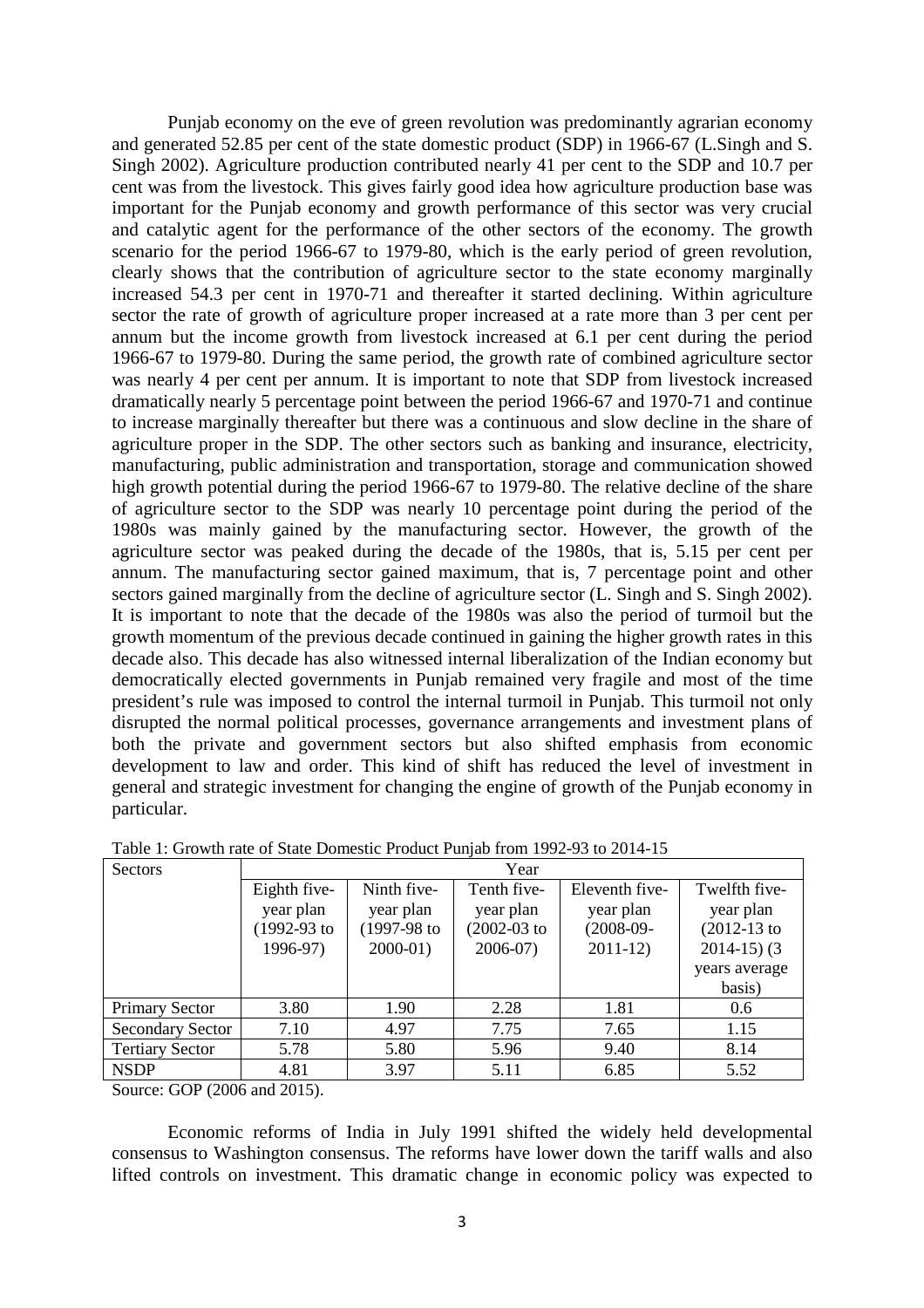generate new opportunities and challenges for India in general and for Punjab state in particular. It was expected that constraints on economic development of Punjab were released and new growth opportunities will overcome the challenges faced by Punjab economy. The post reform economic growth experience showed a deceleration of economic growth (L. Singh and S. Singh 2002) and Table 1 presents the plan wise sectoral rates of economic growth from 1992-93 to 2014-15. During this period, the growth rate of NSDP remained slow not only compared with the 1980s but much below the all India level as well as with other major fast growing states of India (Table 2).

| Sr. | States/UTs       | Averages for Plan Periods (% per annum) |            |                   |                      |  |
|-----|------------------|-----------------------------------------|------------|-------------------|----------------------|--|
| No. |                  | Eighth Plan                             | Ninth Plan | <b>Tenth Plan</b> | <b>Eleventh Plan</b> |  |
|     |                  | 1992-97                                 | 1997-2002  | 2002-07           | 2007-12              |  |
| 1.  | Andhra Pradesh   | 5.4                                     | 5.5        | 8.2               | 8.2                  |  |
| 2.  | Bihar            | 3.9                                     | 3.7        | 6.9               | 9.9                  |  |
| 3.  | Gujarat          | 12.9                                    | 2.8        | 11.0              | 9.5                  |  |
| 4.  | Haryana          | 5.2                                     | 6.0        | 9.0               | 9.0                  |  |
| 5.  | Karnataka        | 6.2                                     | 5.8        | 7.7               | 7.2                  |  |
| 6.  | Kerala           | 6.5                                     | 5.2        | 8.3               | 8.2                  |  |
| 7.  | Madhya Pradesh   | 6.6                                     | 4.5        | 5.0               | 9.2                  |  |
| 8.  | Maharashtra      | 8.9                                     | 4.1        | 10.1              | 8.6                  |  |
| 9.  | Odisha           | 2.3                                     | 5.1        | 9.2               | 7.1                  |  |
| 10. | Punjab           | 4.8                                     | 4.0        | 6.0               | 6.7                  |  |
| 11. | Rajasthan        | 8.0                                     | 5.3        | 7.1               | 8.5                  |  |
| 12. | Tamil Nadu       | 7.0                                     | 4.7        | 9.7               | 7.7                  |  |
| 13. | Uttar Pradesh    | 5.0                                     | 2.5        | 5.8               | 7.1                  |  |
| 14. | West Bengal      | 6.3                                     | 6.5        | 6.2               | 7.3                  |  |
| 15. | Himachal Pradesh | 6.5                                     | 6.3        | 7.6               | 8.0                  |  |

Table 2: Growth Rates in SDP across major Indian States

Source: GOI (2013).

|  | Table 3: Sectoral Distribution of State Domestic Product of Punjab |  |  |
|--|--------------------------------------------------------------------|--|--|
|  |                                                                    |  |  |

|                                   |         |         |         |         |         | (1980-81 prices) |
|-----------------------------------|---------|---------|---------|---------|---------|------------------|
| Sectors                           | 1990-91 | 1995-96 | 2000-01 | 2005-06 | 2010-11 | 2014-15          |
| Agriculture and livestock         | 47.63   | 44.21   | 36.02   | 32.37   | 29.39   | 27.38            |
| (a) Agriculture                   | 30.69   | 26.54   | 25.50   | 21.35   | 20.17   | 16.78            |
| (b) Livestock                     | 16.94   | 17.67   | 10.52   | 11.02   | 9.22    | 7.78             |
| Forestry and logging              | 00.59   | 00.50   | 0.32    | 1.21    | 2.08    | 2.50             |
| Fishing                           | 00.09   | 00.17   | 0.27    | 0.30    | 0.22    | 0.32             |
| Mining and quarrying              | 00.02   | 00.00   | 0.01    | 0.02    | 0.01    | 0.03             |
| Manufacturing                     | 16.27   | 20.12   | 14.92   | 14.03   | 16.63   | 14.12            |
| Electricity, gas and water supply | 02.45   | 02.46   | 3.31    | 2.24    | 1.27    | 2.69             |
| Construction                      | 03.74   | 03.83   | 4.89    | 7.68    | 7.54    | 6.49             |
| Trade, hotel and restaurants      | 11.33   | 11.12   | 12.52   | 13.10   | 11.68   | 13.03            |
| Transport, storage and            | 02.32   | 02.58   | 5.22    | 5.77    | 4.89    | 5.76             |
| communication                     |         |         |         |         |         |                  |
| Banking and insurance             | 04.67   | 05.23   | 4.48    | 4.87    | 5.60    | 6.07             |
| Real estate ownership of          | 03.20   | 02.62   | 4.60    | 4.52    | 4.40    | 9.27             |
| dwelling and business services    |         |         |         |         |         |                  |
| Public administration             | 03.28   | 03.26   | 4.74    | 4.38    | 4.52    | 5.43             |
| Other services                    | 04.32   | 03.89   | 8.70    | 9.51    | 10.77   | 9.73             |

Source: GOP (2006 and 2015).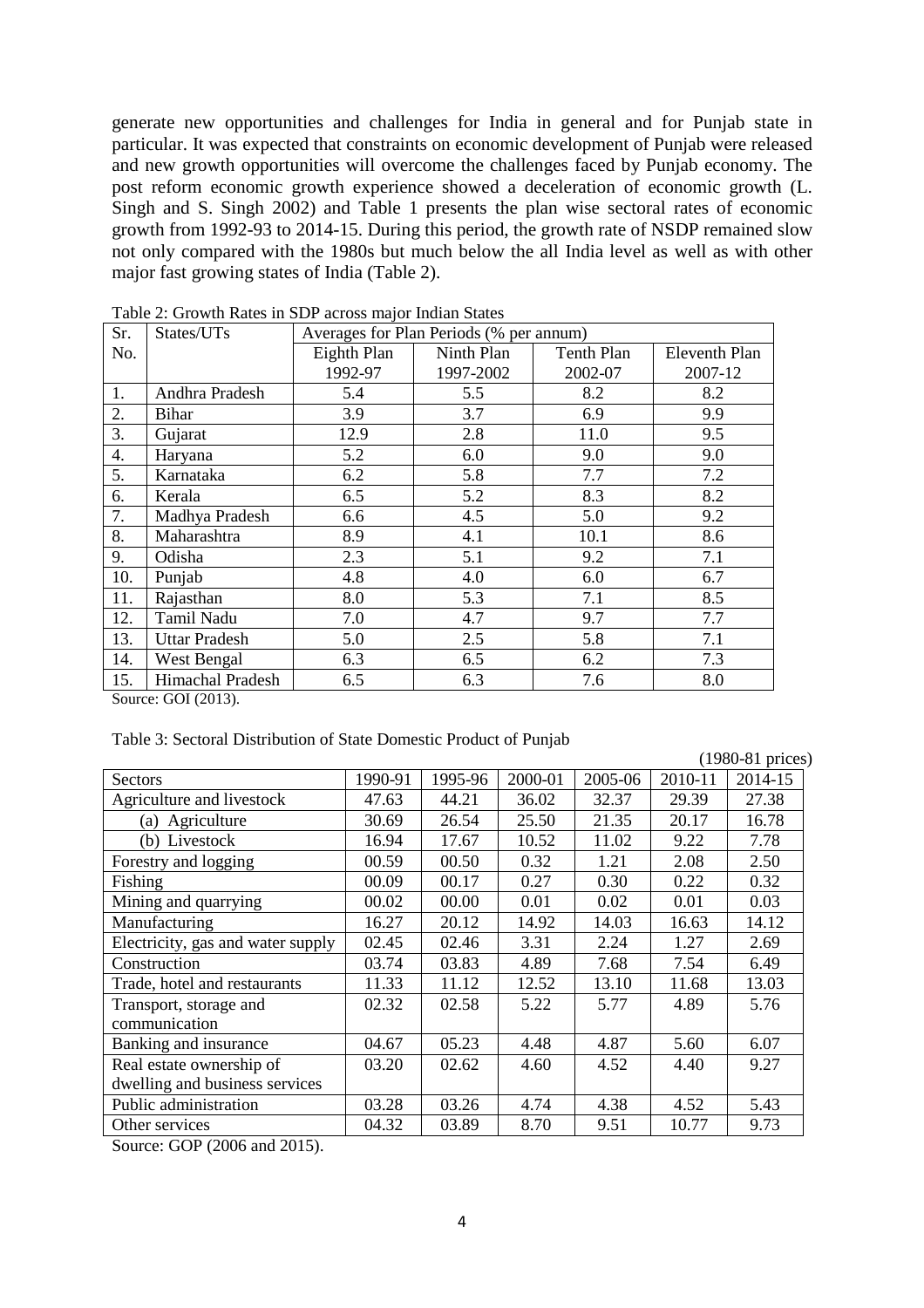The analysis of the table 1 clearly brings out the fact that as the turmoil in Punjab started subsiding, the rate of growth has also decelerated from eighth five-year plan (1992 to 1997) to ninth five-year plan (1997 to 2002). As growth rate accelerated in the Indian economy in the first decade of twenty first century, Punjab economy has also improved marginally but its growth rate remained much below the national average. The sectoral growth rate experience showed that the agriculture sector has dramatically changed the course of development. The rate of growth slowed down from 3.80 per cent from eighth fiveyear plan to 1.90 per cent in ninth five-year plan. There was little recovery but then slipped to 1.80 per cent per annum in eleventh five-year plan. During the past three years (2012 to 2015) the growth was little higher than half per cent. The services sector has consistently and continuously increased the rate of growth during the post reform period but it surpassed even the secondary sector rate of growth in the eleventh five-year plan. Thus the changes in the sectoral growth rates has also altered the structure of the Punjab economy and can be seen through the sectoral shares during the period 1990 to 2014 presented with the interval of five years in Table 3.

| Year    | India | Punjab |
|---------|-------|--------|
| 1993-94 | 22.2  | 21.3   |
| 1994-95 | 24.7  | 22.6   |
| 1995-96 | 25.3  | 24.1   |
| 1996-97 | 23.7  | 22.5   |
| 1997-98 | 25.6  | 24.2   |
| 1998-99 | 24.2  | 21     |
| 1999-00 | 26.6  | 13.4   |
| 2000-01 | 24.3  | 12.4   |
| 2001-02 | 24.2  | 14     |
| 2002-03 | 24.8  | 16.4   |
| 2003-04 | 26.8  | 16.2   |
| 2004-05 | 32.8  | 19.5   |
| 2005-06 | 34.7  | 18.3   |
| 2006-07 | 35.7  | 20.2   |
| 2007-08 | 38.1  | 18     |
| 2008-09 | 34.3  | 16.7   |
| 2009-10 | 36.5  | 16.8   |
| 2010-11 | 36.5  | 18.3   |
| 2011-12 | 38.2  | 16.5   |
| 2012-13 | 36.6  | 17     |
| 2013-14 | 32.3  | 17.3   |

Table 4: Gross fixed capital formation to gross national product in India and Punjab

Source: GOP (2015) and GOI (2016).

The analysis of the table 3 reveals that the share of agriculture in 1990-91 was 47.63 per cent which declined to 27.38 per cent in 2014-15, which is 20 percentage points. Both crop production sector and livestock lost dramatically during the post economic reforms period. It is important to note that manufacturing also recorded marginal decline in relative position. However, the loss of relative position of two productive sectors was compensated with the rise of services sector. Among the services the category of other services gained substantially followed by public administration and financial services. The slowdown of agriculture and manufacturing was fundamentally based on stagnation of investment at the level of pre-economic reforms period but India graduated to a very high investment-GDP ratio (Basu, 2016; CDEIS, 2012 and Ahluwalia, 2002). The ratio of capital formation to the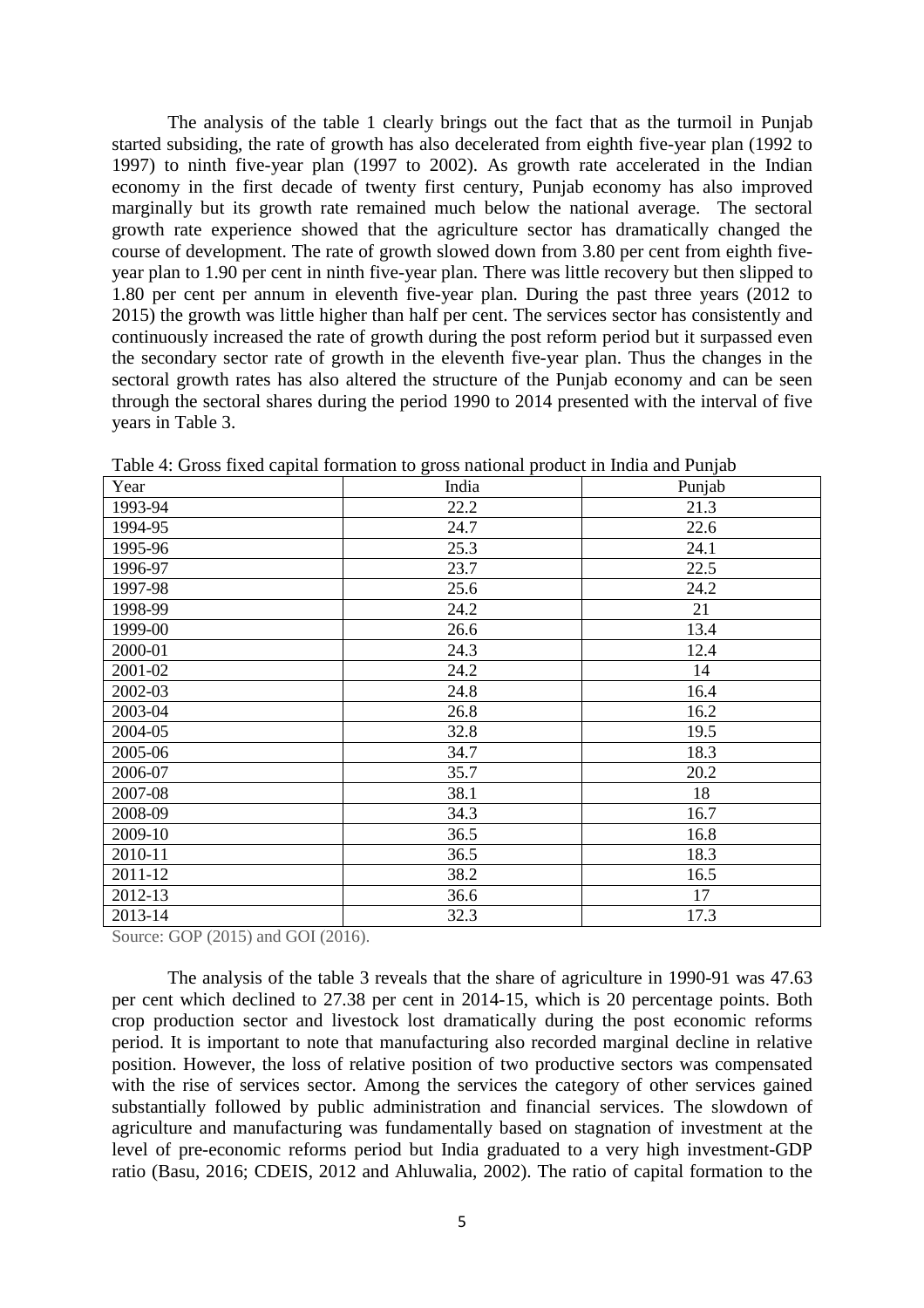GSDP reached the lowest ebb in agriculture sector of Punjab (CDEIS, 2012 and Chand, 2008). This was due to fall of public expenditure during the period of 1990s and in the first decade of the twenty first century. This trend continued even in the first half of the second decade of the twenty first century. Similarly, the inflow of investment both foreign direct investment and corporate investment was quite slow (L. Singh 2005) but dramatic shift of industrial investment to the neighbouring states from Punjab has occurred (Ahluwalia, 2008). Precisely, because of this reason growth performance of the Punjab economy has remained poor in the post-economic reforms period. This is counter intuitive when we compare the post-economic reform period rise in the investment-GDP ratio of India and reached almost to the level of China. The divergent investment scenario of Punjab and India seems to explain the divergent trends in the growth rates achieved respectively (Table 4 and Figure I). On the whole, the history of economic development experience reveals that Punjab state has shown dynamism in terms of rise in SDP and per capita income but this dynamism lost in the post economic reforms period.



Figure 1: Gaps in gross fixed capital formation to gross national product between India and Punjab

The growth pattern and structural change remains incomplete without analysing the structural change of the work force. The analysis of the structure of work force across sectors clearly brings out the fact that there was a dramatic change in the work force employed in the agriculture sector of the Punjab economy (Table 5). When we compare the proportion of work force employed in the agriculture sector as cultivators, from 1971 to 2011 the proportion of work force declined from 42.56 per cent to 19.55 per cent. However, it needs to be noted here that absolute number of persons employed as cultivators have increased though marginally. Similarly, there was a marginal decline of proportion of work force that was working as agriculture labourers during the period under consideration. On the whole, the share of agriculture sector in work force was 62.67 per cent in 1971, which was declined to 35.60 per cent in 2011. It was decline of 27.07 percentage point. Although the manufacturing sector work force increase in absolute numbers but its relative share declined from 11.30 per cent to 10.24 per cent. The role of other workers has increased from 26.3 per cent in 1971 to 54 per cent in 2011. It is pertinent to point out here that the gap between the share of income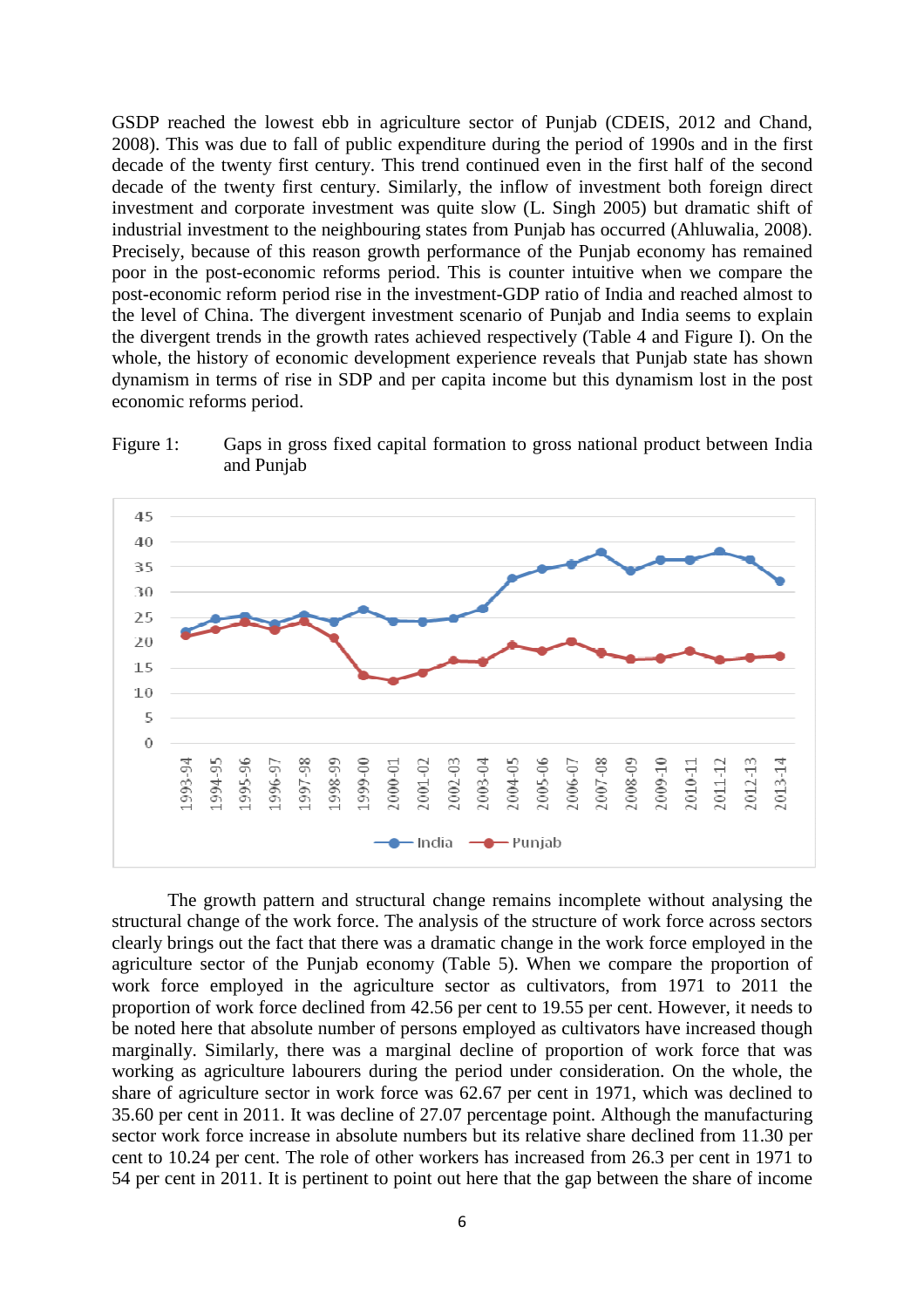of agriculture sector in SDP and the share of work force employed in agriculture sector continue to remain almost same during the period of 1971 to 2011. However, the proportion of work force continued to be higher nearly 10 percentage points during the same period both in absolute numbers and in relative terms, it is disproportionately on the higher side. This reflects that the balance of the economy continues to be tilted in favour of agriculture sector of the economy. It is not exaggeration to say that engine of growth of Punjab economy is still agriculture sector. As the growth performance of agriculture sector declined in the post reforms period, the per capita income started lagging behind with several other dynamic states and according to recent estimates Punjab is ranked seventh. Punjab economy has slipped from top rank to middle income state during the past two decades and a half (Government of India, 2015).

| Year | Cultivators | Agriculture | Industrial | Other   | Total    |
|------|-------------|-------------|------------|---------|----------|
|      |             | workers     | workers    | workers | workers  |
| 2011 | 1934511     | 1588455     | 1013553    | 5360843 | 9897362  |
|      | (19.55)     | (16.05)     | (10.24)    | (54.16) | (100.00) |
| 2001 | 2099330     | 1498976     | 769047     | 4774407 | 9141760  |
|      | (22.96)     | (16.40)     | (8.41)     | (52.23) | (100.00) |
| 1991 | 1917210     | 1502123     | 749136     | 1929905 | 6098374  |
|      | (31.44)     | (24.63)     | (12.28)    | (31.65) | (100.00) |
| 1981 | 1767286     | 1092225     | 665442     | 1402806 | 4927759  |
|      | (35.86)     | (22.16)     | (13.50)    | (28.47) | (100.00) |
| 1971 | 1665153     | 786705      | 442075     | 1018664 | 3912592  |
|      | (42.56)     | (20.11)     | (11.30)    | (26.03) | (100.00) |

Table 5: Changing structure of workforce across industrial categories in Punjab

Source: Government of India (2011), and Government of Punjab, Statistical Abstract, various issues. Note: Figures in parenthesis are percentages.

Another important feature of evolution of the growth and structure of an economy is the reflection of it in the improvements of actual welfare seen through social indicators. The human development index of Punjab remained quite high with value 0.742 with the rank four but the proportion of population 'multidimensional poor' was 24.6 per cent (Dreze and Sen, 2013). However, in terms of multi-dimensionally  $\text{poor}^1$ , Punjab is just ranked next to Kerala. In terms of life expectancy at birth, infant mortality rate and maternal mortality ratio, Punjab state is way behind Kerala. Even Maharashtra and Tamil Nadu has forged ahead in terms of human development indicators as compared with Punjab and also Himachal Pradesh has achieved either slightly higher or equivalent to the level of Punjab (GOI, 2016:A153). The inter-state inequality measures based on non-income dimensions, that is, composite index of school infrastructure at primary level for the year 2005-06 was very high. According to this index, Punjab was ranked  $9<sup>th</sup>$  among the major Indian states with value of the index 0.75 (Chakraborty, 2009). Inter-district variations measured through Gini coefficient based on per capita SDP was found to be 0.469, which was highest among the Indian states (Dubey, 2009:227). The recent household level studies conducted on Punjab have revealed increasing inequality at a rapid rate. While estimating Gini coefficient based on household assets, productive assets and household income across agriculture labour and farming categories, Satjit Singh (2008) revealed very high values of Gini coefficient in all the three districts examined. The recent Gini coefficient estimates based on 315 and 290 sampled households for the two periods, that is, 2005-06 and 2011-12 respectively also reveals very high Gini coefficients (0.46 in 2005-06 and 0.49 in 2011-12) for the rural Punjab (Vatta and Pavithra 2016). These studies provide enough evidence of rising inequality over time of various kinds across rural households in Punjab. However, this is contrary to the contribution of Punjab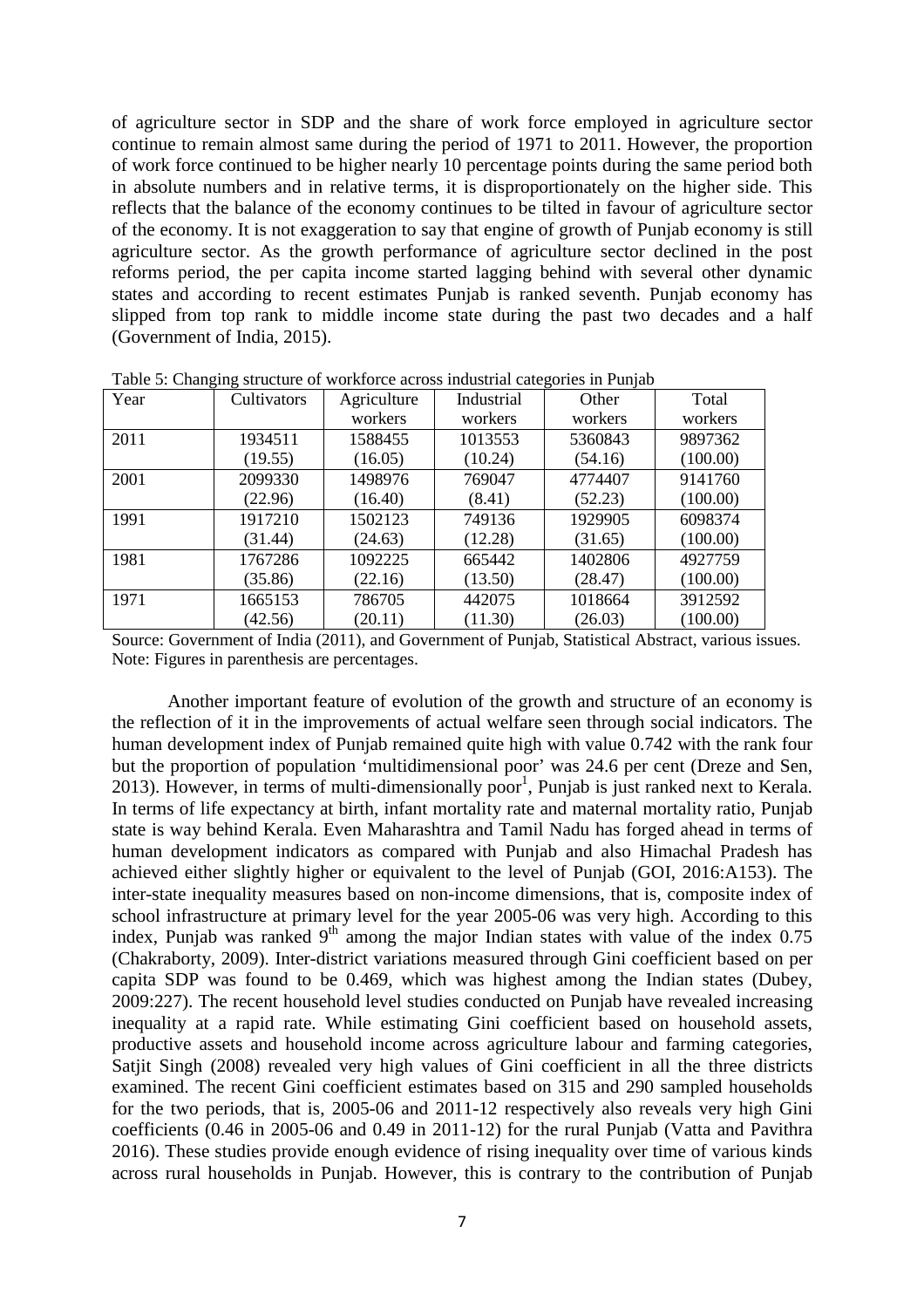model of economic development based on modern agriculture that has shown equitable and inclusive growth in Punjab (Bhalla and Chadha 1983)<sup>2</sup>.

### **Causes and Consequences of Over Stay of Punjab Economy in Agriculture**

Agriculture innovations and its application in Punjab have catapulted the fortune of rural population since the mid-sixties. The rate of yield increases was very high. In the case of paddy, the yield was increased from 1009 kg per hectare in 1960-61 to 3741 kg per hectare in 2011-12. When we compare it with average yield in India prior to green revolution, Punjab had lower yield in paddy but in the post green revolution period Punjab turned out to be a leader in the yield of this crop also. The traditional crop of Punjab wheat has shown higher increments in the increases in the yield nearly four times, that is, from 1244 kg per hectare in 1960-61 to 5097 kg per hectare in 2011-12 (Sidhu, 2016). This is the result of multidimensional innovations regarding seed varieties, infrastructure, marketing and institutional arrangements (N. Singh, 2015). The long drawn investment in agriculture in the post green revolution period has generated specialization and evolved agricultural capabilities that resulted into attaining per capita income, which was highest among the major Indian states, and high consumption level reflects the welfare of the population of the state (Shergill, 2012). The agriculture sector of Punjab not only fulfilled the deficiency of food grains production and provided much needed food security to the nation but turned out to be an engine of growth of Punjab economy. Agriculture sector generated substantial amount of surpluses and initiated through some forward and backward linkages all-round economic development. There emerged small scale agriculture implements industry, transport and services along with social infrastructure and spread of health and education in Punjab (Bhalla, 1995). The agriculture led economic development has given Punjab economy the status of a role model state for capitalist economic development in a developing economy. This model of capitalist development was driven by public investment and state support. The only focus of enhancing productivity of food grains and every year higher record of production through increase in the area under two crops-wheat and paddy, higher doses of fertilizer, pesticides and insecticides, irrigation, mechanization, marginal increments in minimum support prices and subsidies. The sustained rise in production of food grains even during the drought year is based on assured irrigation system mainly provided through tubewells while exploiting ground water. The tubewell installation has increased from 6 lakh in 1980-81 to 13.84 lakh in 2012-13 (Government of Punjab, 2013). It is important to note that the electric operated tubewells increased from 2.8 lakh to 11.91 lakh during the same period. This is as high as 4.3 times the rise in the electric tubewells. The rest of the tubewells are operated by using diesel engines and the absolute numbers of diesel operated tubewells have been decreasing over the period of 1980-81 to 2012-13. The food grains produced in Punjab continued to be useful for maintaining food stocks in the country when rain fed agriculture states of India were facing drought. Monsoon often fails especially after every fourth year and sometimes continuously for two years and hence food shortages. Although the food production in the food deficit states have been increasing even at a marginal rate that has been reducing increasingly the importance of Punjab's food grain production (Chand, 2008), yet due to uncertainty of weather conditions, the assured and stable food grains supplies of Punjab continue to serve the nation. Thus, the accomplishments of green revolution have been not only noteworthy but also commendable.

The accomplishments apart, Punjab agriculture has been reeling under serious crisis. The signs of crisis started emerging in the late 1970s and full-fledged crisis in the early 1980s. It was recognized that the potential of green revolution technologies was exhausted.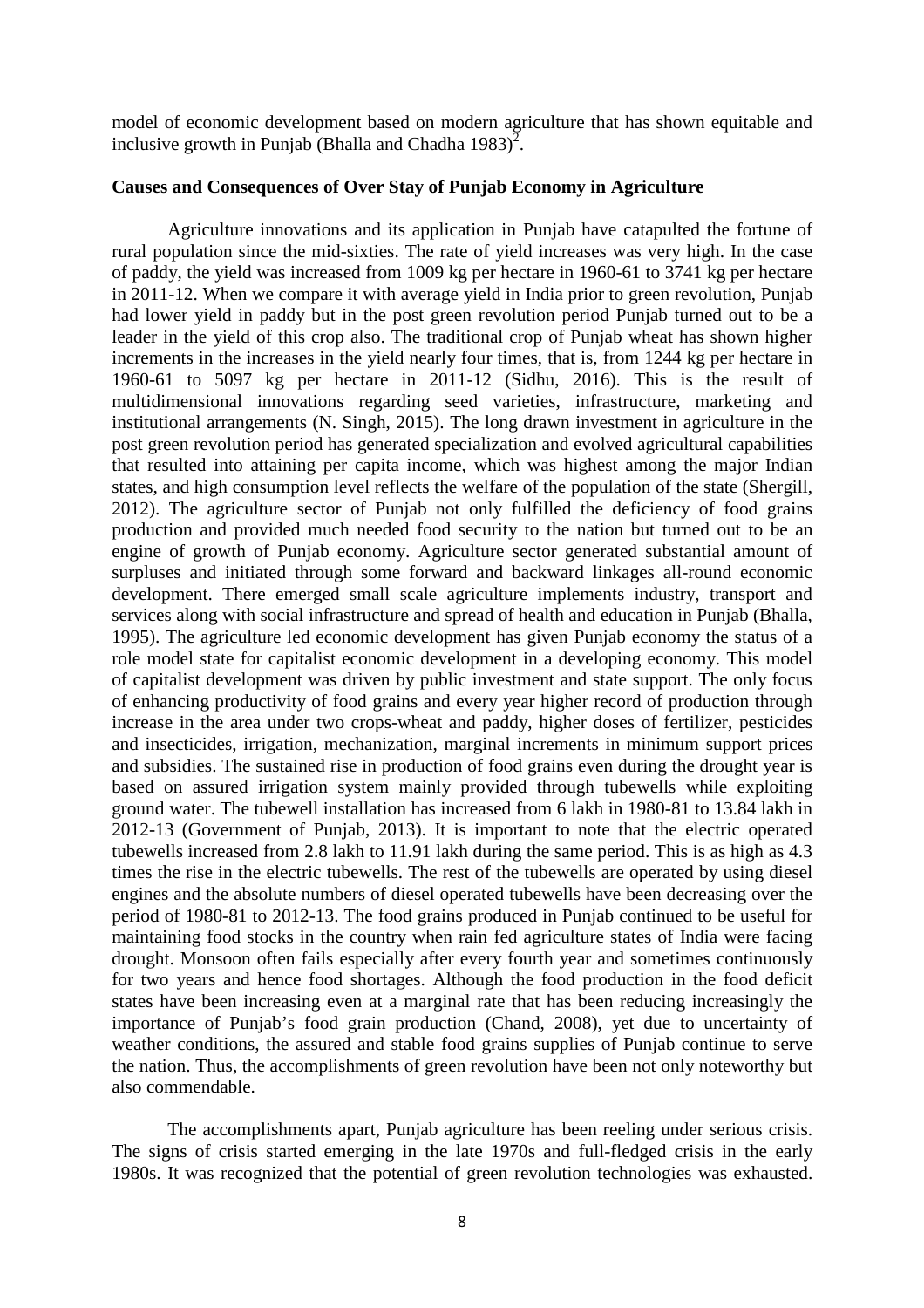Several scholars pointed out with empirical evidence the slowdown in agriculture productivity and income of the farmers (Johl, 1986, Chand 2008 and Sidhu, Joshi and Bhullar, 2008). Apart from technological constraint, the long run sustainability of Punjab food grains dominated agriculture production was questioned on the ground of over exploitation of land and ground water resources ( Swaminathan, 1996, Karte and Scheunert, 1986, and Johl, 1986). The burning of biomass, that is, paddy and wheat stubble, at a large scale results in air pollution after the harvesting of food grain crops. The rising cost of agriculture and falling income from agriculture production due to increasing input intensity especially after the economic reforms initiated since July 1991 broke the backbone of the small and marginal farmers. The changing weather conditions and uncertainty arising out of it to reap the returns from agriculture production landed major chunk of peasantry into debt trap (Sidhu, Joshi and Bhullar, 2008 and Singh, Bhangoo and Sharma, 2016). The consequence of it is the rising rate of farmers and agricultural labour suicides. The agriculture crisis was predicted by the scholars who have examined the situation of farming households in particular and Punjab agriculture in general (Bhalla and Chadha, 1983 and Chadha, 1986). They have argued that Punjab state has been over stayed in agriculture and stagnation in the transformation process of Punjab economy will increase the complications of the matter and recommended full-fledged industrialization to save Punjab from impending crisis and avoidance of middle income trap. Agricultural economists and policy makers have also understood the gravity of the situation of agriculture and suggested diversification of agriculture from low value added to high value added agriculture but this strategy failed to provide the desired impetus due to faulty design and unsustainable organizational arrangements as well as the apathy of the government (S. Singh, 2016 and Johl, 1986). The constraints of capitalist model of economic development of Punjab were examined intensively and alternative workable policy suggestions to take the economy out of structural stagnation have been envisioned by the scholars as early as in the late 1980s (Gill, 1988).

It is pertinent to point out here that the long over stay of Punjab economy in agriculture have specificities ingrained in the nature of polity, public policy and locational factors. In the post partition Punjab, the political leadership envisioned Punjab as a fertile ground for agriculture development and developed and implemented public policy for promoting agriculture production as priority number one. The food shortages were seen as a big hindrance in the process of industrialization strategy adopted by the national government. Since congress party was dominant in the political scenario of Punjab, the emphasis on agriculture investment and solving nation's problems was fundamental priority. But after green revolution and forming of Sikh majority state in 1966, there emerged religion based Shiromani Akali Dal as a custodian for matters related to Punjab. When Congress party was replaced from the government by the Shiromani Akali Dal in alliance with Jan Sang and leftist parties in 1967, Punjab was entered into political instability due to successively short lived governments (Gill and Singhal, 1984). Akali Dal has drawn power while developing base in the peasantry and championed the cause of Punjab peasantry in terms of facilitating them securing procurement of the agriculture production by the Union government, rise in the minimum support prices and other facilities and subsidies. In a way perpetuation of intensification of agriculture and pursuing religious agenda to marginalize the left and democratic forces in the polity of Punjab by the Shiromani Akali Dal has prolonged over stay of Punjab in agriculture. Since the political leadership as and when faced problems related to the stagnation of structural transformation of the Punjab economy, they diverted through raising religious concerns and movements against the long pending issues such as territorial disputes, transfer of Chandigarh- a capital city and river water sharing. This was suitable even to the congress party in power in the Union government of India and hence combined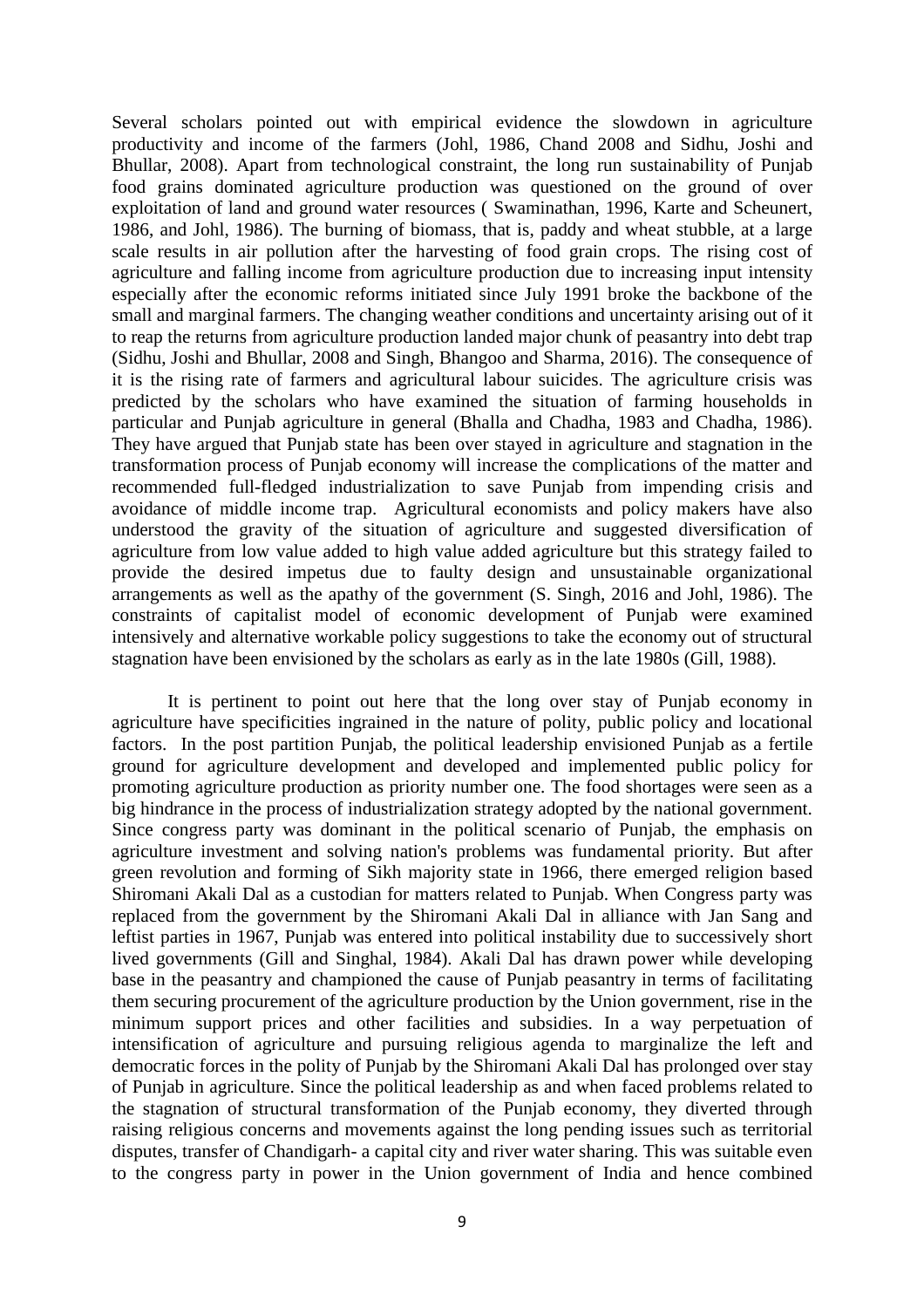together both the parties pushed Punjab in turmoil in the late 1970s and early 1980s and created crisis that lasted more than a decade. Punjab economy has thrown challenges before the political leadership of Punjab, but leadership learned and perfected the art of side tracking the main issue of economic transformation and successfully curbed the positive social democratic movements that were posing the challenge to bring main issue at the fore. Even during the post liberalization period and restoration of democratic rule, Punjab continued to remain in same mode of its production structure. Rather the wheat-paddy rotation perpetuated. Despite the 25 years of democratically elected governments (10 years' congress with interval in power and 15 years' Shiromani Akali Dal and BJP alliance in power), the public policy that perpetuate the existing production system has remained in the saddles. The lack of vision and will of the political leadership in economic transformation continued in not taking any long term and short term measures to shift the economy from agriculture to other higher stages of economic development. This is the fundamental cause of over stay of Punjab in an agrarian economy that has disastrous consequences. There are other historical factors such as long border (553 kms) with Pakistan and continuous threat of war and actual wars of 1965 and 1971 have generated a situation not conducive for heavy investment in industry. The recent order to clear 10 kms area adjoining to the border with Pakistan is the testimony of disturbed conditions and instability arising in the minds of entrepreneurs. Licensing policy and equity concerns of the central government have also played an important role of nonlocation of public industrial enterprises in the Punjab state (P. Singh, 2016). This kind of argument is also supported in a recent study by the India's prominent policy maker and provided evidence of transfer of fewer resources to the states such as Punjab (Ahluwalia, 2013). The hot cultural temperament and exploitation of religion for political purposes generated communal tension and consequent insecurity of life and property has been proving a great hindrance to invest in Punjab. The rent seeking behaviour of both the political leadership and bureaucracy has made Punjab unfriendly for industrial investment both of the diaspora and private corporate sector. These factors combined together played an important role to discourage industrialization in Punjab, despite having created all possible favourable conditions based on high productivity agriculture generated enough investible surpluses (L. Singh and N. Singh 2016).

## **Alternative Strategy for Envisioning 21st Century Punjab**

Keeping in view the analysis conducted in the previous two sections, Punjab state direly needs economic transformation that not only to remove constraints on development but also make process of economic development more inclusive and sustainable. Therefore, an attempt is made in this section to outline strategy for change in the course of economic development to achieve the dual goal of inclusive and sustainable development. For the suggested strategy to succeed, there are preconditions that will enable the suggested strategy to succeed. Firstly, there is an increasing evidence of dysfunctional public policy and developmental institutional arrangements. The indicators of governance performance across Indian states shows that Punjab state has been slipped as per the governance performance index from number three to five during the period of 2001 to 2011. It is significant to note here that when this index is development adjusted, the rank of Punjab shifted to  $7<sup>th</sup>$ . This evidently shows that Punjab state is deteriorating in terms of governance performance index compared with other Indian states (Mundle, Chowdhury and Sikdar, 2016). In terms of fiscal performance indicators, Punjab state is ranked number  $17<sup>th</sup>$  in 2001 but was down in one position to  $18<sup>th</sup>$  in 2011. This deteriorating fiscal situation in Punjab and bracketed with the bottom ranking states is a cause of serious concern. Since fiscal policy is an important instrument of public policy available for directing economic activities of the state's economy,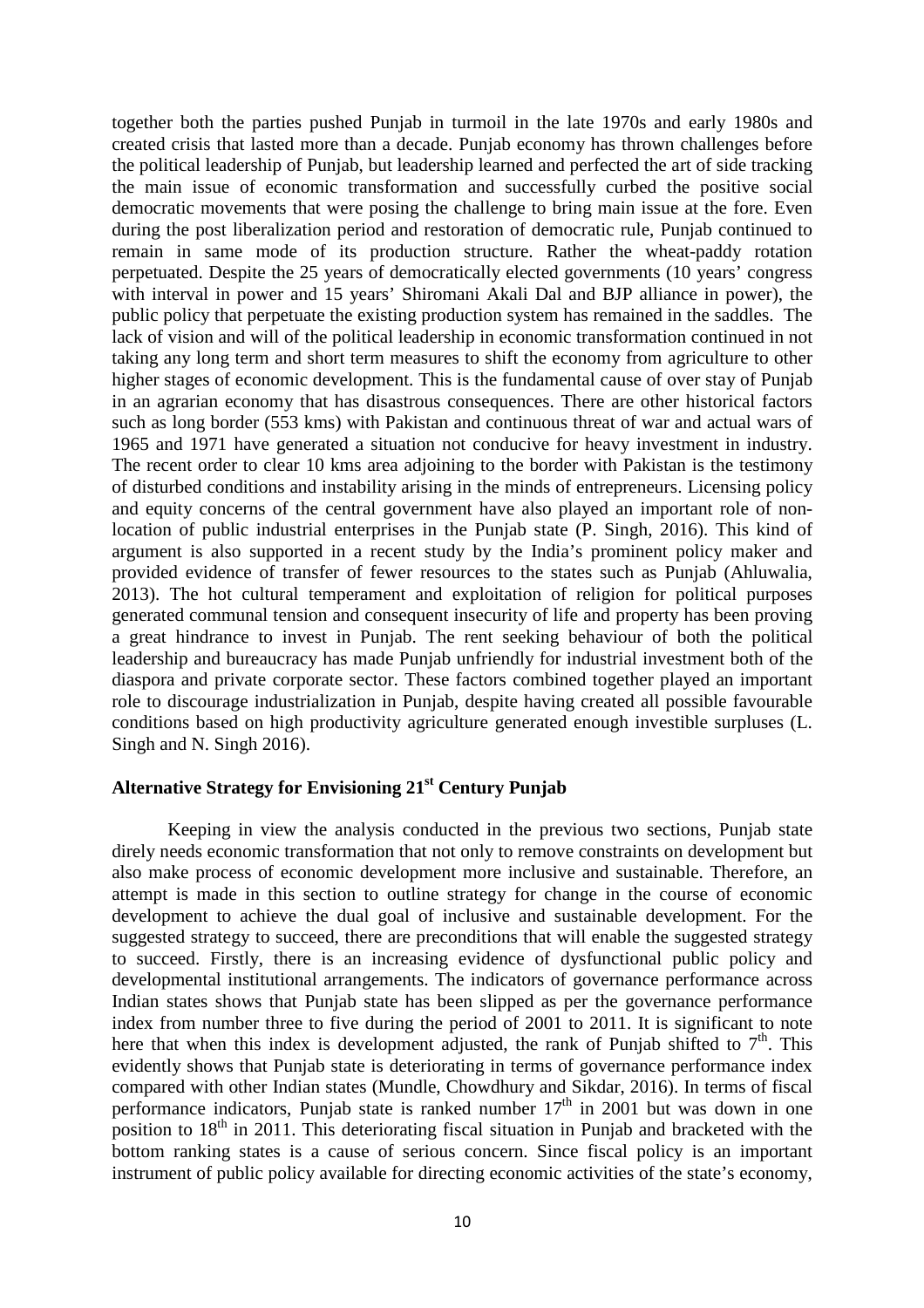therefore, arresting the deteriorating secular movement of this trend is most important to resurrect the economy of Punjab. Secondly, the political leadership needs to develop frame of mind to consider the saner advice and input of the intellectuals working in public interest. They have to learn to use policy advice to reconcile their electoral interest and long term interest of the state and its future. These have been misaligned for a longer period of time and state has been marginalized in national and international reckoning and adjudged as a basket case required no attention. The political leadership is required to show will to take corrective measures in the larger interest and transformation of Punjab economy. However, the two party competition and switching of position in the last 50 years had made political leadership naïve and has remained without much challenge However, recently the arrival of third political party in the political scene of Punjab (Am Admi Party-AAP). It has generated stimulating political environment for the older political leadership to come out of slumber and either perform or perish. This new political dynamism has generated a hope for the change of attitudes and openness to ideas with regard to changing economic scenario where Punjab can be rejuvenated.

Punjab is known for its entrepreneurial skills and its capacity to rise from the adverse circumstances. However, the current economic crisis and future transformation of the economy require human capital to comprehend the ongoing economic crisis and generate alternative economic opportunities for positive and gainful engagement of the workforce. That, too, in the high productivity high wage economic activities. At this moment the workforce skill base is rather very weak. In an intensive study (Brar, 2016), it is shown that Punjab is not only lagging far behind the other major Indian states in terms of skill base of its workforce but reading and arithmetic problem solving skills in the relevant age group of the workforce is also very low. This has happened due to investment paucity in this sector. Lack of infrastructure in the school education and non appointment of the trained teachers in the schools has weakened the skill base of Punjab's future human capital. This kind of situation persisted especially after the turmoil in the 1980s and public institutions were allowed to suffer and decay. Therefore, the educational infrastructure and curriculum that needs up gradation keeping in view the future challenges and opportunities. This requires public investment in education and regulation of the private sector educational institutions so that quality education to be imparted especially to the downtrodden population for generating inclusive, sustainable and healthy Punjabi society.

For rejuvenation of Punjab economy as a first step needs to increase investment-SDP ratio from present level to Asian tigers' level. This requires sustained efforts of the state government, union government and private corporate as well as small investors. It is well known that given the situation of Punjab being a border state tapping investment from external sources is difficult until political leadership of Punjab lobby for peaceful relationship with Pakistan and opening up further the border for trade and easing out difficulties of visa on both the sides for travel. It is also suggested that the state government should further impress upon the union government to either dismantle tax concessions to neighbouring states or even out these concessions so that Punjab state should not be put in disadvantage compared with the neighbour states. This will not only stabilize existing industrial investment but also will encourage the existing industry to expand and initiate new plans for investment. The industrial sector to assume the status of an engine of growth of Punjab economy requires technological upgradation. The existing industry is relatively small in size and cannot exploit the economies of scale and scope, therefore, it is important that the existing industry need to be shifted from low productivity-low wage to high productivity-high wage. Punjab state should encourage existing industry to establish collaboration with industry of East Asia for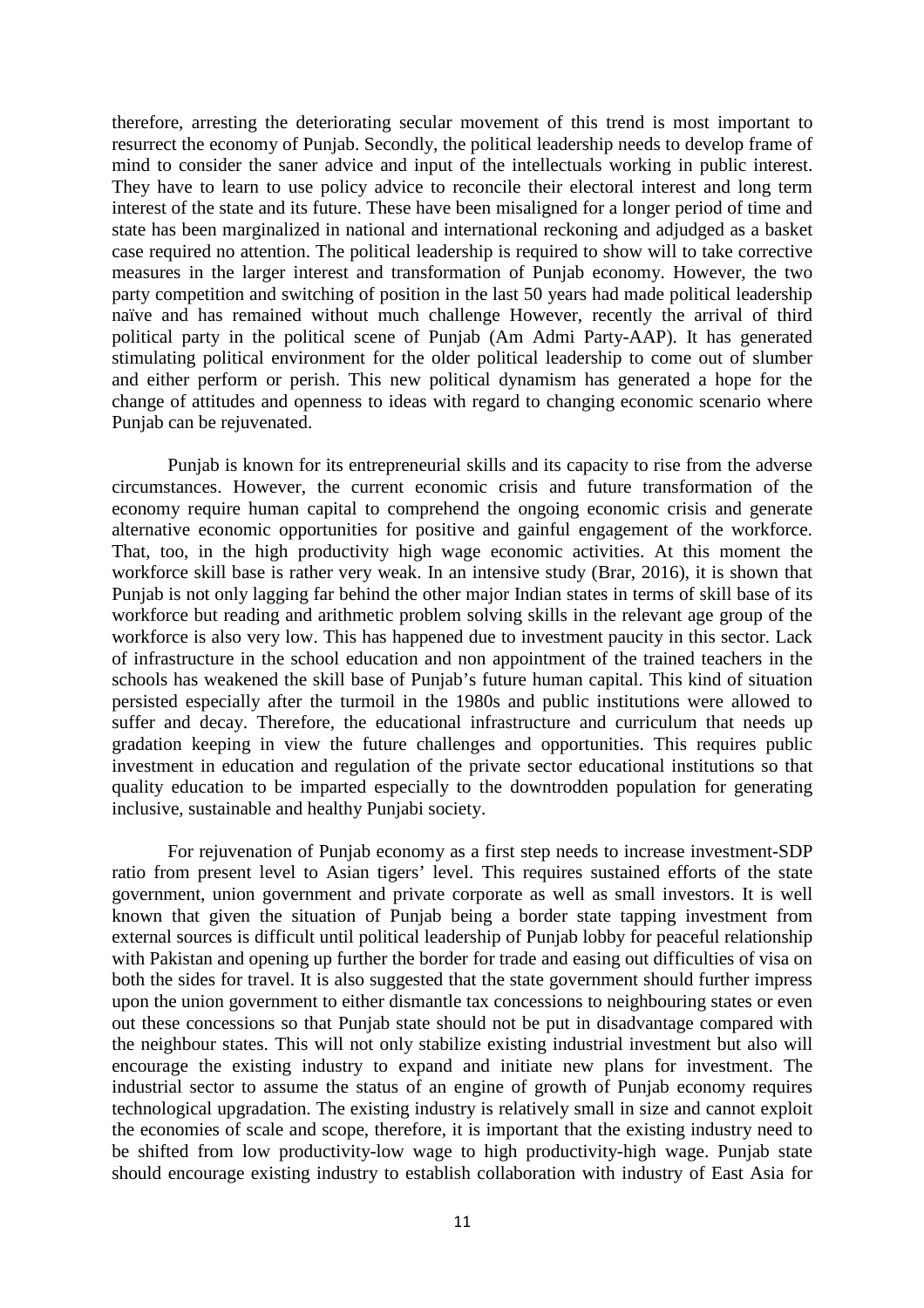transfer of technological know-how in the first place. For long term, technology generation at home is the only answer, thus to achieve this state government may take lead and invest in industrial technologies. The state may also generate incentive system to encourage the industrial units to invest in R&D in house and engage themselves in continuous innovations so that in a fierce competitive industrial environment they should be able to thrive. Therefore, it is suggested that state government should learn a lesson from East Asian countries to initiate R&D expenditure and gradually take it to 3 per cent of SDP. Technology production institutes should be established and managed in a manner to generate high level linkages between public research institutes (PRIs) and industry.

Another important feature of production structure of the Punjab economy is that it has very weak inter-sectoral linkages (I. Singh, 2016). In fact existing industrial sector neither generates demand at the local level nor uses local raw material of production of goods and services. The service sector is also stand alone and is not being absorbed in the production structure of the Punjab economy. The consequence of this kind of production structure is lack of interdependence. This kind of production structure generates crisis like situation and changes in the production structure are relatively difficult. Agriculture production is oriented towards food production and catering to national demand for food. A very small proportion of it is being processed. Therefore, agriculture-industry linkages are very weak. The agriculture sector is facing crisis like situation and small and marginal farmers and also agricultural labourers are continuously committing suicides. The small land holdings are increasingly becoming non-viable and highly indebted. The shrinking employment opportunities in agriculture sector rendering agricultural labourers surplus. In the absence of alternative remunerative employment opportunities both in vicinity of the village and also in the nearby urban centres, they are also in a dire strait and prone to suicides. Therefore, there is an urgent need to attend to this deepening economic crisis.

Punjab agriculture is facing multiple crises. It has not turned out to be remunerative for the majority of the small and marginal farmers due to high water intensity and chemical uses, it is also environmentally not sustainable. Therefore, agriculture sector needs to be diversified from the wheat-paddy rotation to alternative more sustainable agriculture. The agriculture policy needs to shift from emphasizing to increase food grain production to improve quality and enhance value addition. This two pronged strategy needs investment in agriculture innovation system to improve the quality of the existing crops and develop seed varieties for new crops so that process of the new crops and their shelf-life needs to be improved. One relevant suggestion to improve the environment and reduce the water consumption in Punjab agriculture is to go for crop area planning. The traditional cotton belt which has fast shifted to paddy crop needs to be shifted back with relevant incentive system. Farmers may be given incentive not to sow paddy crop and those sowing cotton may be supported with investment in two forms. One, water recharging system should be developed so that excess water during the rainy season can be used to recharge the water table. This will not only save the cotton crops when excess rain water stands in the cotton fields and destroys cotton crop but will also reduce moisture and save the cotton crop from pest attacks. Two, the government should install public tubewells and supply water for growing crops. It will not only distribute water equitably to the small and large farmers but also will not allow to over exploitation of water. Similarly, area cropping is desired in other parts of Punjab keeping in view the soil conditions and water level of the aquifer. Therefore, public investment is desired to make successful transition from existing production structure to alternative remunerative, more inclusive and sustainable agriculture.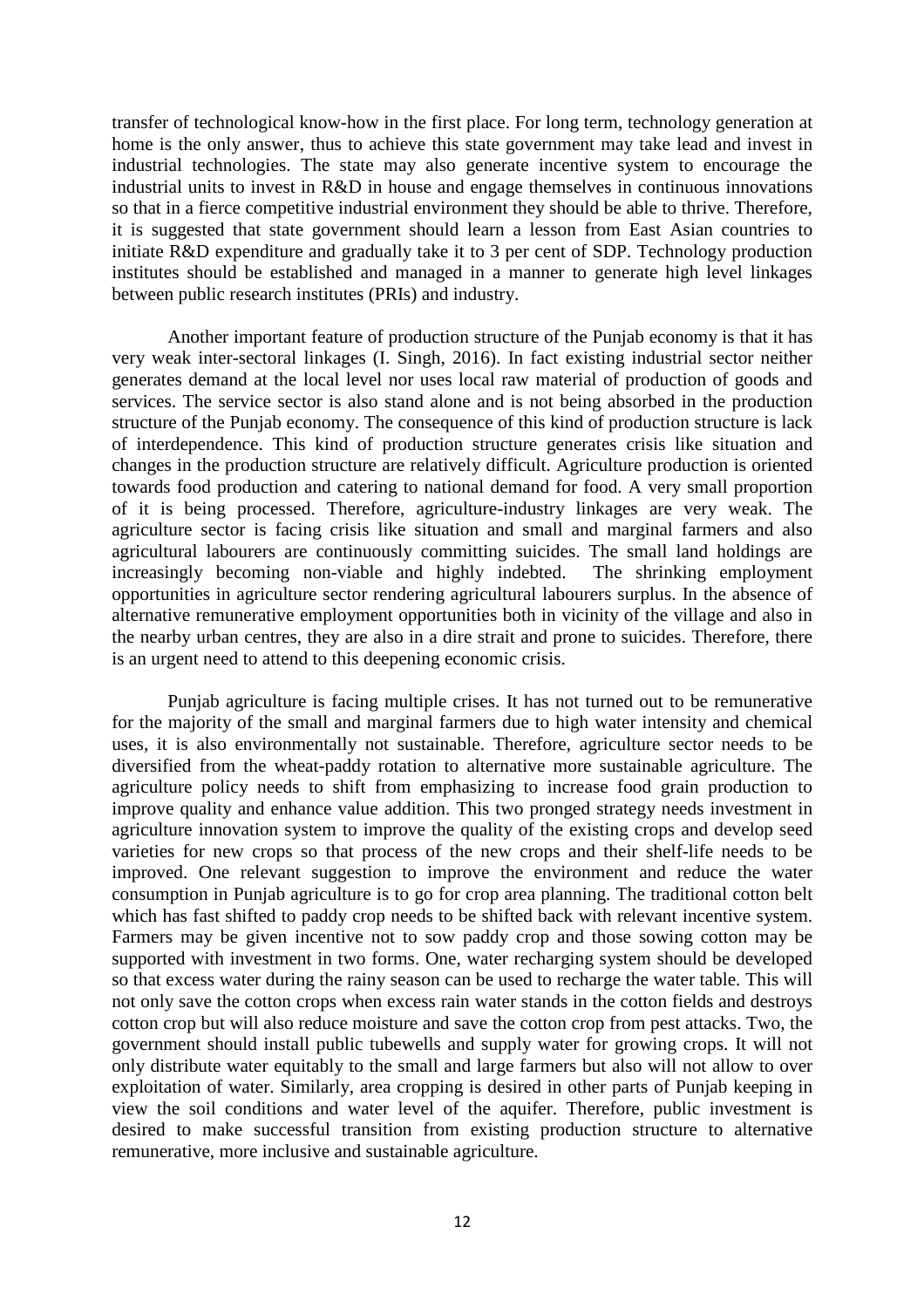It is thus suggested that the existing agriculture production, marketing and institutional system which was progressive at the early stage of green revolution has turned highly regressive and need overhauling. The agriculture innovation system is not only older and is wearing out but also dying a slow death. Punjab state should rise from slumber and change agriculture innovation system. Its direction should be to provide enabling environment especially to small holders. The rejuvenation strategy of agriculture innovation system may be geared towards harnessing new technological opportunities for alternative crops at least to paddy which is highly water consuming. To enable the farmers to shift to new crops with processing facilities located at the vicinity of the village that involve local labour to exploit newly created manufacturing opportunities. Although new private investment in agro-processing activities to be located in the villages be encouraged with a mandatory clause to higher local labour. The integration of agriculture with manufacturing activities along with capturing the value chains on pattern of Taiwan and other East Asian countries not only increase income level of the local community but generates environment of reinvesting the surpluses realized from the systemic change. However, the real benefits will flow in to the local community if the organization of the production, processing and marketing be changed from private to modern member based cooperatives. This will not only eliminate the intermediaries but create enough opportunities to save cost and realize the economies of scale and scope. This process will generate opportunities for the local and poor people for upward mobility in occupations. Consequently, the successful process of upward mobility will also change the social norms and further bring in the cultural transformation. Therefore, it is suggested that the successful transition both intra-sector and across sectors requires one time switching cost (N. Singh, 2015 & 2016). However, the ultimate success of this transition will depend on the involvement of the stack holders and their participation in the new form of economic activities (Gill, 2016). The suggested strategy has a capacity to solve long term environmental sustainability and making the process of economic development increasingly more inclusive and environmentally sustainable.

### **Conclusions**

Punjab economy has been passing through a relative marginalization as compared with the dynamic Indian states in the post economic reforms period. It was occupying the first rank in early green revolution period that continued till the late 1990s but slipped to middle ranking states. This is the consequence of its over stay in agriculture sector that has stagnated and is facing crisis of serious magnitude. This paper has examined the evolution of the production structure with a view to identify the major causes of slowdown of Punjab economy and searching for alternative strategy for rejuvenation of Punjab economy.

This paper contributes to the existing literature on Punjab economy in terms of using political economy and evolutionary approach for identifying the fundamental constraints on the transformation of Punjab economy. Punjab economy despite generating enough agriculture sector surpluses has failed to transformation of its economy from agriculture to industrialization precisely because of endogenous factors. The political leadership of both the political parties of Punjab had functioned in a manner that has reconciled the national needs and goals of the food security of the nation. The competitiveness among them to capture political power generated political instability and drifted away from the economic transformation and developmental agenda. Political turmoil in Punjab during the decade of the 1980s made public policy and institutional arrangements dysfunctional. Therefore, the state's economy turned from a high investment to low investment-state domestic product ratio. The investment collapse continued to occur even after the two and a half decade of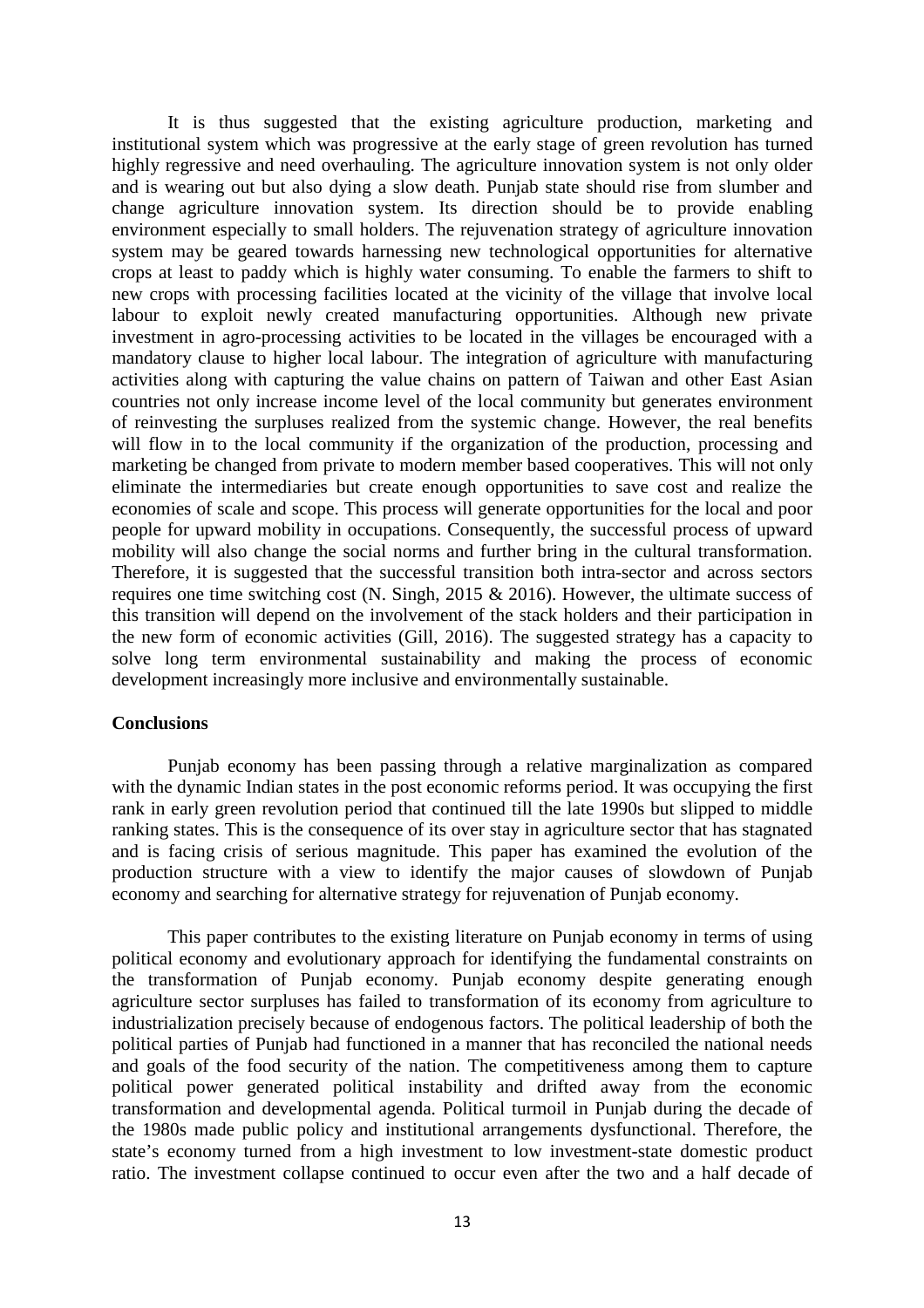peaceful democratic rule by the political parties, that is, Akali Dal-BJP and Congress. The turning of well-functioning and well governed state to poor governance state has allowed the state's economy to over stay in agriculture. The over stay of agriculture has pushed the small and marginal peasantry in crisis along with environmental disaster. These factors combining together have increased the rate of suicides in the rural areas of Punjab. An alternative strategy and constraining factors hindering for the transformation of the Punjab economy to achieve sustainable and inclusive economic growth is suggested.

It is argued in the paper that Punjab agriculture and economy needs diversification. This change needs to be evolved with matching institutional arrangements. Agriculture innovation system, area crop planning, agro-processing and organizational changes are suggested to move the economy from a low value added to high value added economic activity. New marketing strategy is also devised to capture the value chains for ploughing back the surpluses to improve upon the social indicators and human development. The long term strategy is to overcome systematically the constraints in the way of shifting workforce from agriculture to modern, safer and environmental friendly industrialization. This is usually called green growth. For ensuring the success of the alternative strategy, it is emphasized that the political leadership should reconcile the electoral interest and long term developmental needs of the state and its future. The arrival of another political party in the political sphere of Punjab has generated such a kind of possibilities. However, this will depend on participation of the people in the form of civil society that can force the political leadership to generate institutional arrangements and do the essential investment for the revival of Punjab economy. The suggested strategy has a capacity to generate such a kind of environment through which transformation of the economy for sustainable and inclusive growth can be achieved.

## **Notes**:

- 1. Multidimensional Poverty Index (MPI) underlines the importance of non income indicators of poverty. This measure of poverty includes health, education and living standards dimensions and captures the severity of deprivation an individual suffers. Each dimension includes measurable indicators such as for health two indicators-child mortality and nutrition are included. Similarly education also includes two indicatorsyears of schooling and school attendance. Living standards has six indicators, that is, cooking fuel, toilet, water, electricity, floor and assets. This measure provides intensity of poverty through the number of deprivations is being experienced by an individual. Each dimension and each indicator within a dimension is equally weighted.
- 2. Balla and Chadha (1983) estimates of rural household income inequality shown by the gini coefficient were based on 1663 sampled cultivating households for the year July 1974-June 1975. The gini coefficient for household income was 0.336 for the overall sample from Punjab. The sample was further subdivided into three regions. The region I consist of districts of Amritsar, Jalandhar, Kapurthala, Ludhiana and Patiala was called central Punjab having household income gini coefficient of the order of 0.356. Region II (Southern-Western Punjab) consists of districts of Ferozepur, Fridkot, Bathindha and Sangrur recorded gini coefficient of lower than the central region and was of the order of 0.299. For the region III (Semi-hilly Areas) consists of Hoshiarpur, Ropar and Gurdaspur, the estimated value of gini coefficient was of the order of 0.289.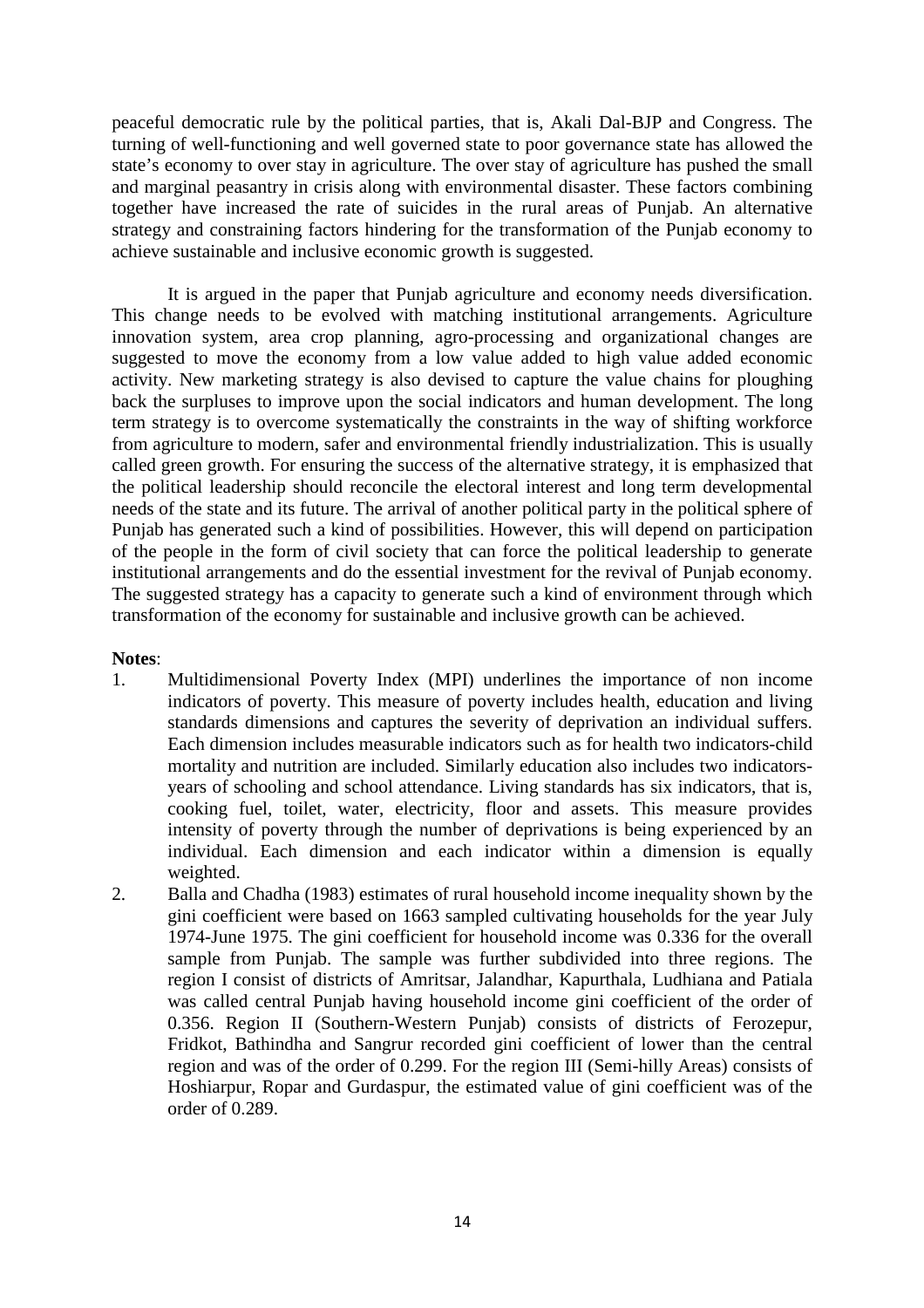#### **References**

- Ahluwalia, I. J (2008) 'Challenges for Economic Development in Punjab' in Kaushik Basu and Ravi Kanbur (eds.) Arguments for a Better World: Essays in Honor of Amartya Sen, Oxford: Oxford University Press.
- Ahluwalia, M. S. (2002) 'State Level Performance Under Economic Reforms in India', in Krueger, A. O. (ed.) *Economic Policy Reforms and Indian Economy*, Chicago: University of Chicago Press.
- Ahluwalia, M. S. (2013) Regional Balance in Indian Planning, *Mimeo*, New Delhi: Planning Commission, Government of India.
- Ahmed, I. (2011) *The Punjab Bloodied: Partitioned and Cleansed*, New Delhi: Rupa& Co.
- Basu, K. (2016) 'Foreword' in Lakhwinder Singh and Nirvikar Singh (eds.) *Economic Transformation of a Developing Economy: The Experience of Punjab, India*, Singapore: Springer: V-VII.
- Brar, J.S. (2016) *Critical Evaluation of Educational Development in India* in Lakhwinder Singh and Nirvikar Singh (eds.) *Economic Transformation of a Developing Economy: The Experience of Punjab, India*, Singapore: Springer: 291-312.
- Bhalla, G. S. and Chadha, G. K. (1983) *The Green Revolution and the Small Peasantry: A Study of Income Distribution Among Punjab Cultivators*, New Delhi: Concept Publishers.
- Bhalla, G.S. (1995) 'Agriculture Growth and Industrial Development in Punjab', in Mellor, J.W. (ed.) *Agriculture on the Road to Industrialization*, Baltimore: John Hopkins University Press.
- CDEIS (2012) *Rejuvenation of Punjab Economy: A Policy Document*, Policy Paper No. 1, Patiala: Centre for Development Economics and Innovation Studies, Punjabi University.
- Chadha, G. K. (1986) *The State and Rural Economic Transformation: The Case of Punjab 1950-85*, New Delhi: SAGE Publications.
- Chakraborty, A. (2009) 'Some Normatively Relevant Aspects of Inter-State and Intra-State Disparities', *Economic and Political Weekly*, 54(26&27):179:184.
- Chand, R. (2008) 'Development of Agriculture and Allied Sectors in Punjab' in Dhesi, A. S. and Singh, G. (eds.) *Rural Development in Punjab: A Success Story Going Astray*, New Delhi: Routledge.
- Chenery, H. B. (1960) 'Patterns of Industrial Growth', *American Economic Review*, 50(4):624-654.
- Dreze, J. and A. K. Sen (2009) *An Uncertain Glory: India and Its Contradictions*, London: Allen Lane.
- Dubey, A. (2009) 'Intra-State Disparities in Gujarat, Haryana, Kerala, Orissa and Punjab', *Economic and Political Weekly*, 54(26&27):224-230.
- Gill, S. S. (1988) 'Contradictions of Punjab Model of Growth and Search for an Alternative', *Economic and Political Weekly*,
- Gill, S. S. and Singhal, K. C. (1984) 'The Punjab Problem: Its Historical Roots', *Economic and Political Weekly*, 19(14):603-608.
- Gill, S. S. Ghuman, R.S. Singh, I. Singh, L. Singh, S. and Brar, J.S. (2010) *Economic Cooperation and Infrastructural Linkages between Two Punjabs: Way Forward*, Chandigrah: CRRID.
- Gill, S.S. (2016) 'Peasant Movement and Rejuvenation of Punjab's Economy' in Lakhwinder Singh and Nirvikar Singh (eds.) *Economic Transformation of a Developing Economy: The Experience of Punjab, India*, Singapore: Springer: 437-450.
- Government of India (2013) *Twelfth Five Year Plan (2012-2017)-Faster, More Inclusive and Sustainable Growth, Vol. I*, Planning Commission, New Delhi: SAGE Publication India Pvt Ltd.
- Government of India (2016) *Economic Survey 2015-16 Vol. II*, New Delhi: Oxford University Press.
- Government of Punjab (2015) *Statistical Abstract*, Chandigarh, Economic and Statistical Organisation.

Government of Punjab (2013) *Statistical Abstract*, Chandigarh, Economic and Statistical Organisation.

Jain, V. (2016) 'Manufacturing Sector in Punjab: Evolution, Growth Dynamism, Key Concerns and Rejuvenation Strategy', in Lakhwinder Singh and Nirvikar Singh (eds.) *Economic*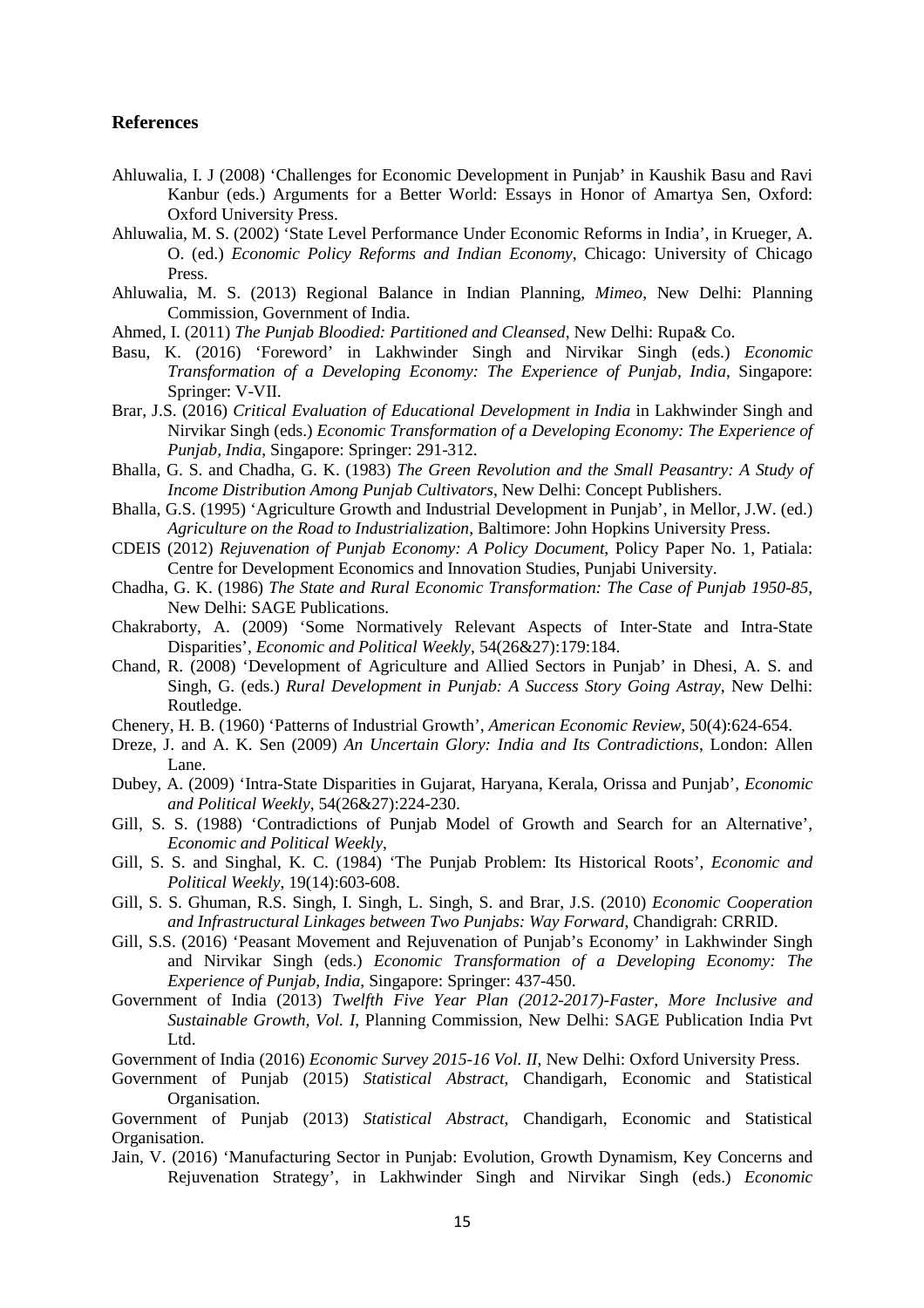*Transformation of a Developing Economy: The Experience of Punjab, India*, Singapore: Springer: 251272.

- Johl, S. S. (1986) *Diversification of Agriculture in Punjab*, Report of Expert Committee, Chandigarh: Government of Punjab.
- Karate, F. and Scheunert (1986) 'Effects of Agrochemicals on Tropical Eco-system: Soil, Water, Flora and Fauna', in Marini Bettolo, G.B. (ed.) *Towards a Second Green Revolution*, Amsterdam: Elsevier.
- Kuznets, S. (1966) *Modern Economic Growth: Rate, Structure and Spread*, New Haven: Yale University Press.
- Mundle, S. Chowdhury, S. and Sikdar, S. (2016) 'Governance Performance of Indian States: Changes between 2001-02 and 2011-12', *Economic and Political Weekly*, 51(36):55-64.
- Nayyar, D. (2013) *Catch up: Developing Countries in the World Economy*, New Delhi: Oxford University Press.
- Randhawa, M. S. (1954) *Out of the Ashes: An Account of the Rehabiliation of Refugee from West Pakistan to the Rural Areas of East Punjab*, Chandigarh: Public Relations Department.
- Shergill, H, S. (2012) *Strategy for Sustainable Expansion of Goodgrains Production in Punjab*, Chandigarh: Institute for Development and Communication.
- Sidhu, M.S. (2016) 'Marketing System and Agricultural Development in Punjab', in Lakhwinder Singh and Nirvikar Singh (eds.) *Economic Transformation of a Developing Economy: The Experience of Punjab,India*, Singapore: Springer: 141-164.
- Sidhu, R.S. Joshi, A.S. and Bhullar, A.S. (2008) 'Challenges to Punjab Agriculture in the Post-Reform Era' in Dhesi, A. S. and Singh, G. (eds.) *Rural Development in Punjab: A Success Story Going Astray*, New Delhi: Routledge.
- Singh, I. (2016) 'Service Sector and Economic Growth in Punjab', in Lakhwinder Singh and Nirvikar Singh (eds.) *Economic Transformation of a Developing Economy: The Experience of Punjab,India*, Singapore: Springer: 273-288.
- Singh, L. (2005) 'Deceleration of Industrial Growth and Rural Industrialization in Punjab' Journal of Punjab Studies, 12 (2): 271-284.
- Singh, L. and Singh, N. (2016) 'Economic Transformation and Development Experience of Indian Punjab: An Introduction' in Lakhwinder Singh and Nirvikar Singh (eds.) *Economic Transformation of a Developing Economy: The Experience of Punjab,India*, Singapore: Springer: 1-25.
- Singh, L. and Singh, S. (2002) 'Deceleration of Economic Growth in Punjab: Evidence, Explanation and a Way Out', *Economic and Political Weekly*, 37 (6):579-586.
- Singh, L., Bhangoo, K.S. and Sharma, R. (2016) *Agrarian Distress and Farmer Suicides in North India*, New Delhi: Routledge.
- Singh, N, (2016) 'Breaking the Mould: Thoughts on Punjab's Future Economic Development', in Singh, L. and Singh, N. (eds.) *Economic Transformation of a Developing Economy: The Experience of Punjab, India,* Singapore: Springers: 451-466.
- Singh, N. (2015) 'Punjab's Agricultural Innovation Challenge', in Singh, L. and Gill, A. (eds.) *Systems of Innovation for Inclusive Agriculture and Rural Development*, Forthcoming.
- Singh, P. (2016) 'How Centre-State Relations Have Shaped Punjab's Development Pattern' in Lakhwinder Singh and Nirvikar Singh (eds.) *Economic Transformation of a Developing Economy: The Experience of Punjab,India*, Singapore: Springer: 367-390.
- Singh, S. (2008) *Human Capital, Household Inequality and Public Policy: A Case Study of Rural Punjab,* Unpublished Ph.D. Thesis, Patiala: Punjabi University.
- Singh, S. S. (2016) 'Rethinking Diversification of Agriculture in the Indian Punjab: An Examination of Strategy and Mechanisms' in Lakhwinder Singh and Nirvikar Singh (eds.) *Economic Transformation of a Developing Economy: The Experience of Punjab,India*, Singapore: Springer: 77-96.
- Swaminathan, M.S. (1996) 'Science and Technology for Sustainable Food Security', *Indian Journal of Agriculture Economics*, 51(1&2):60-75.
- Vatta, K. and Pavithra, S. (2016) 'Household Income Inequality and Asset Distribution: The Case of Rural Punjab', in Lakhwinder Singh and Nirvikar Singh (eds.) *Economic Transformation of a Developing Economy: The Experience of Punjab, India*, Singapore: Springer: 215-226.